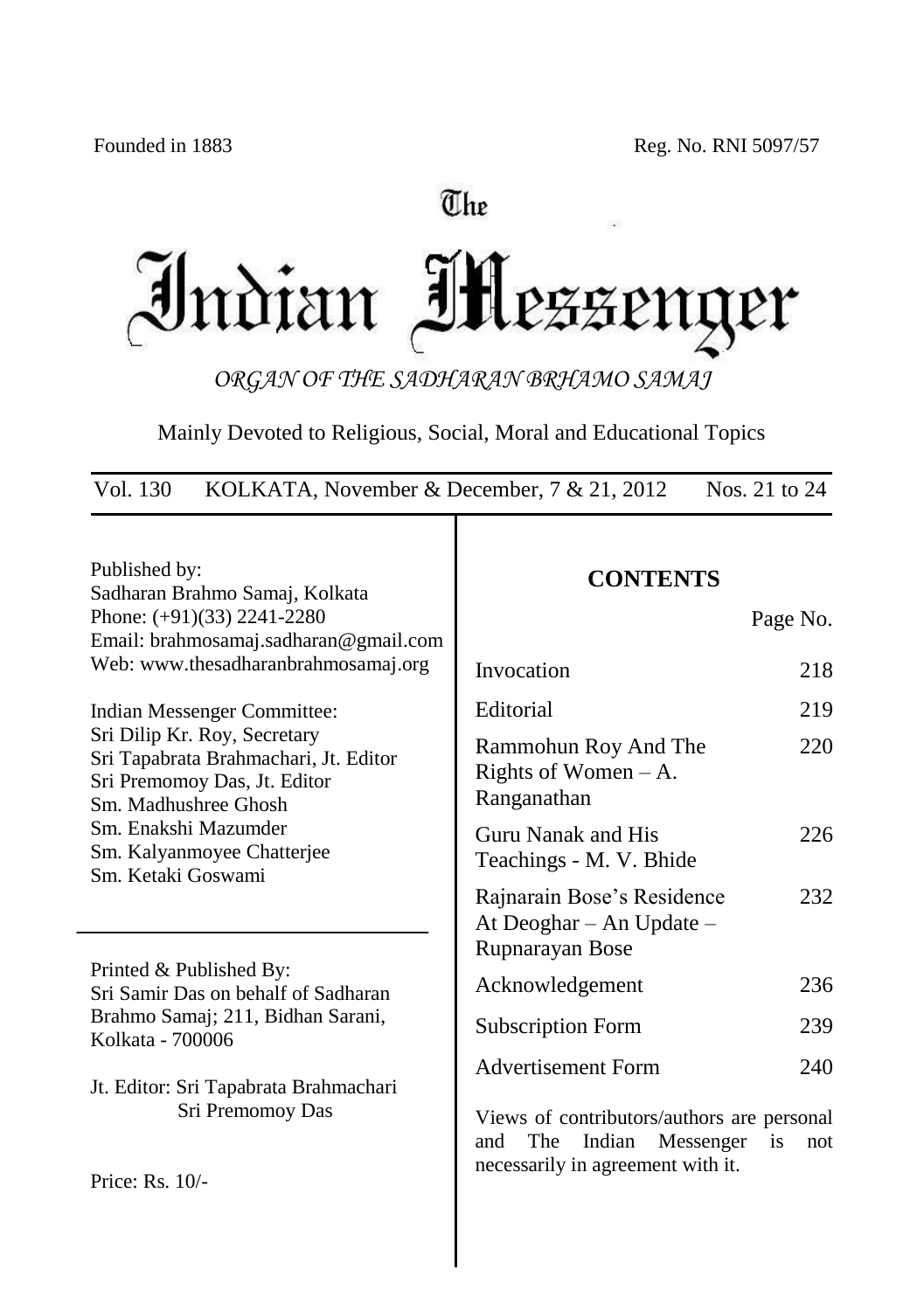# **INVOCATION**

The true object of religion is to bind mankind together, and to bind them all to God.

*- Keshub Chandra Sen*

\* \* \* \* \*

Religion in its true sense is the most joyous thing the human soul can know, and when the real religion is relaised we shall find that it will be an agent of peace, of joy and of happiness, and never an agent of gloomy long-faced sadness.

*- R. W. Trine*

\* \* \* \* \*

Seek not your own life – for that is death but seek how you can best and most joyfully give your own life away – and every morning fresh life shall come to you.

*- Edward Carpenter*

\* \* \* \* \*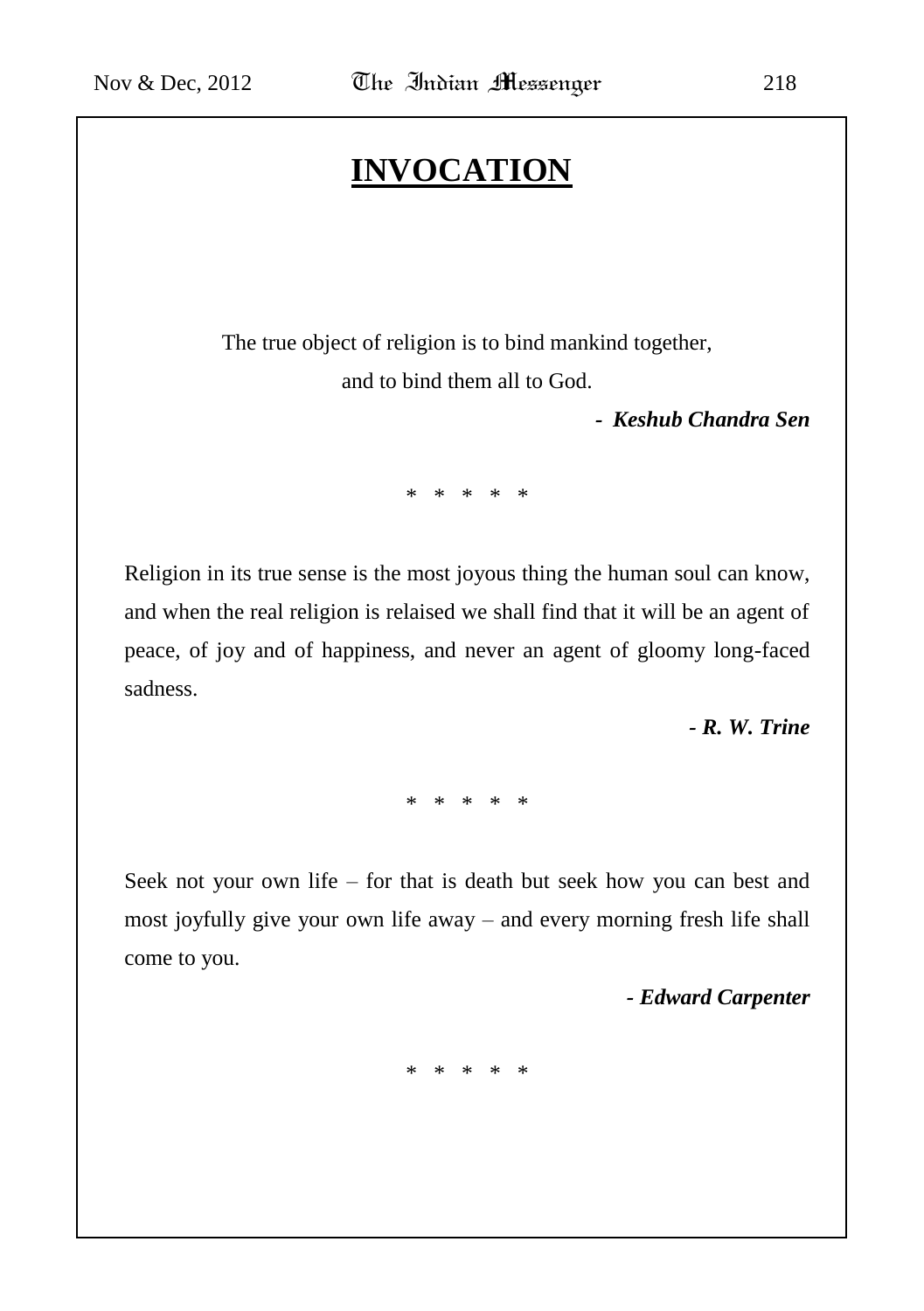## **Editorial**

Let us again address ourselves to try and analyse the causes of the prevailing indifference to religion and the consequent fall in attendance in Samaj services and Samaj activities.

We live in a world of divided aims, confused thinking, perplexing thought currents and frantic material pursuits. Social outlook and habits have changed radically. The young hardly spare a thought for religion and religious practices and if and when they do it is perfunctory and ritualistic. But the fault lies in the fact that we in constantly emphasizing the achievements of the past put our young friends at a disadvantage making them defeatist. They are unable to conceive of the great possibilities of the future.

It is true that to meet the challenge of the time we need a new spirit and new organization. The new spirit can come only from a sense of mission, from a firm conviction that we have a responsibility to help others. The human mind has an intrinsic desire to help. To expect the present day entrants to church work to exhibit the same form of devotion and dedication that we read or hear of would not be right. The pace of life has changed considerably bringing with it unimagined of stress, hence working methods and schedules need to be adjusted. It is no use deploring this change of habit.

The religious fervour that we are told was present in earlier days has abbed and dedicated mission workers have dwindled therefore religious organizations can keep going only if we get the help of lay workers.

It is our duty to encourage these lay workers, believe in them and understand their difficulties and their devotions the expression of which may be different from what we are accustomed to. A nucleus must form and function and we must express our faith in it so that it functions with courage and hope born of vision.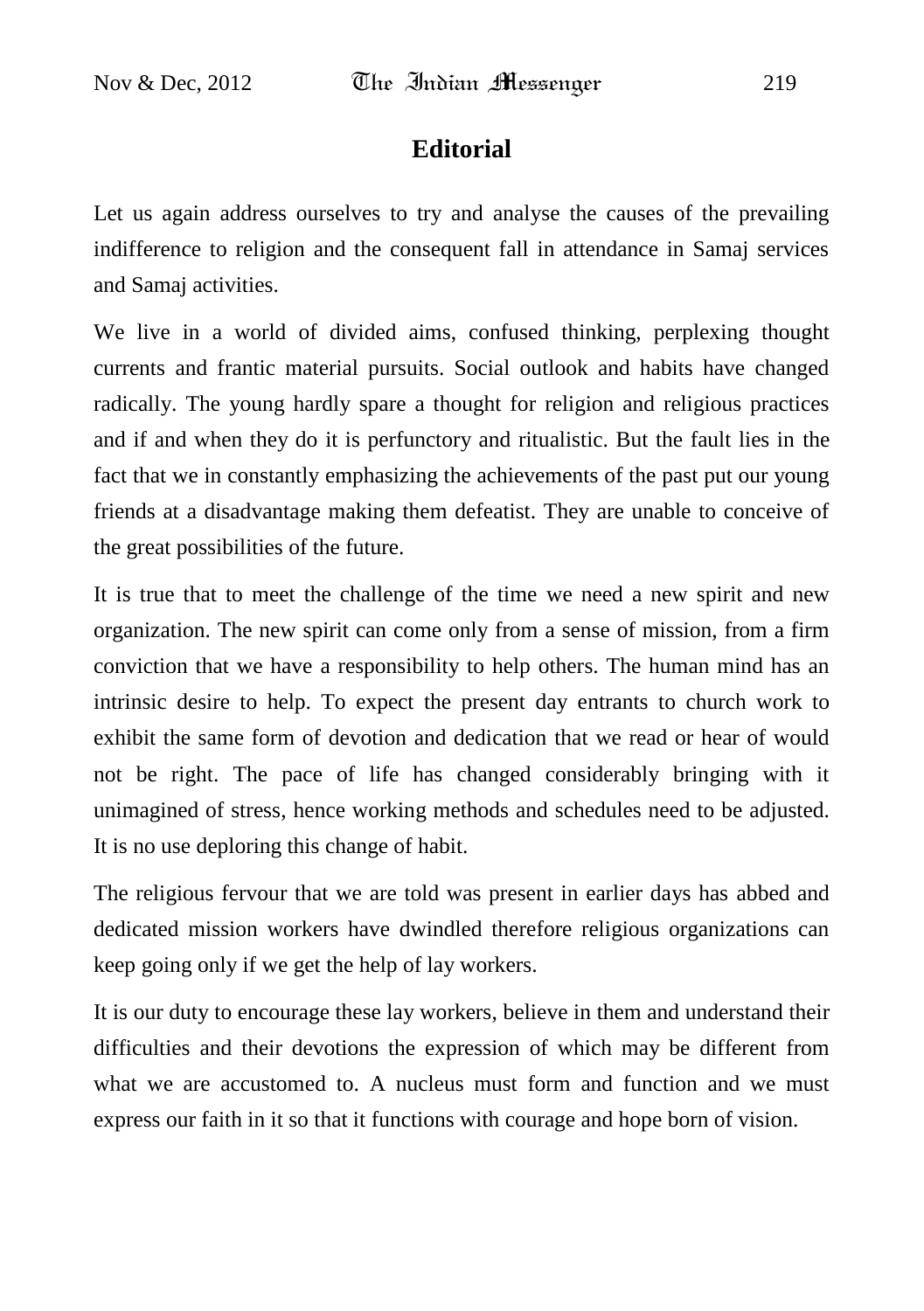# **RAMMOHUN ROY AND THE RIGHTS OF WOMEN** A. Ranganathan

When Mary Wollstonecraft's book A. Vindication of the Rights of Women was published in 1792 it created a revolution in thought. Indeed, this "idea of Rights of Women came as a bombshell in the world of thought."

Not that there had been any dearth of talented women: the world was certainly familiar with a galaxy of talented women, beginning with Sappho, the celebrated Greek poetess, and including such remarkable women as Hroswitha, a nun who belonged to the ninth century and was known as a writer of jolly plays, the precocious Olympia Morata, who at the tender age of sixteen could lecture on philosophy to a spell-bound audience at the University of Ferrara, and the unforgettable Madame Roland, whose salon was a veritable beehive of political activity in revolutionary France.

But while these gifted women of Europe had distinguished themselves, there was no movement which had made the claim of rights for women,. Although Plato did not believe in the Athenian exclusion of women and believed that there was no difference in the mental abilities of boys and girls, and concluded that both should receive the same training and the same offices in the State, it cannot be considered an argument for women's rights.

Then running through the ages, one finds that Rousseau, who had made a ringing appeal for the rights of man, had given only a secondary role to women. In Rousseau"s view the duties of women "should always be relative to men, to please, to be useful to us, to make us love and esteem them, to educate us when young and to take care of us when grown up, to advise, to console us, to render our lives easy and agreeable." And it was only thirty years after Rousseau had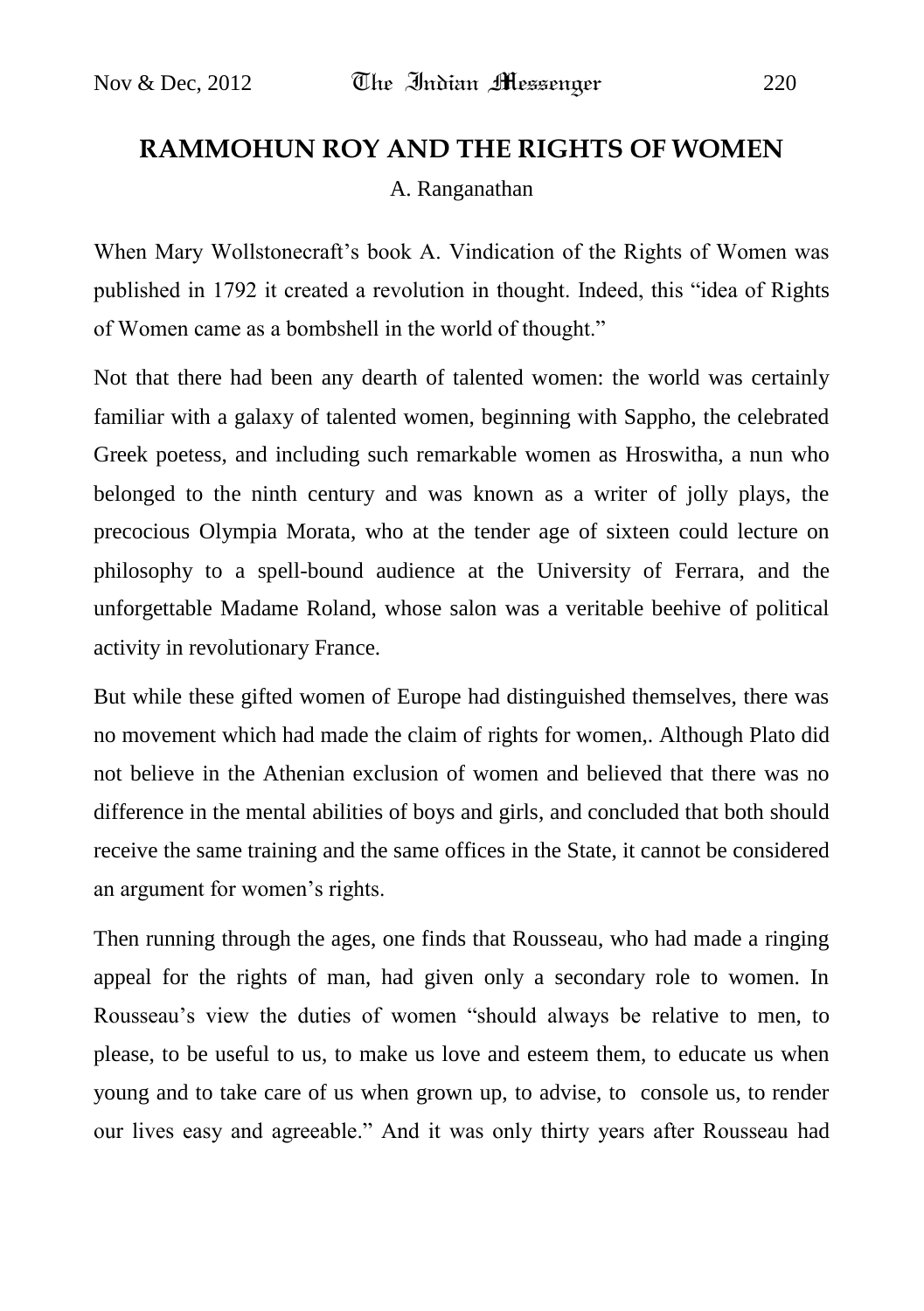written The Social Contract, that Mary Wollstonecraft's book burst like a bombshell.

#### **A charter of rights**

Mary Wollstonecraft's thesis was that it was no longer a case of resting content with privileges depending on chance and circumstance; what was needed was a charter of rights. Justice delayed was justice denied. She made a case for rights in every sphere affecting women, ranging from education to property and from political equality to marriage rights. Indeed her book had not only immediate significance: it was the focal point from which the various movements of the next hundred and seventy years radiate, such as the schemes for women's education, beginning with the Cheltenham Ladies" College and the slow process by which the restrictions were removed in Oxford and Cambridge. Her book inspired J.S. Mill"s famous work. The subjection of Women in 1869. The movement in favour of women"s rights was part of the great liberating process generated by the modern age.

The Indian reader is inevitably reminded of Ram Mohan Roy. Indeed, the day of Ram Mohan Roy"s birth was the birthday of modern India. A new spirit was abroad, a new buoyancy of life, like the streaks of a rosy dawn after the mediaeval night which had enveloped India for centuries. And the various forces which effected the transition of mediaeval to modern India originated in his mind. He was connected with every department of progress – modern education, the rights of women, freedom of the press, social legislation, the cultural renaissance.

#### **Women in Hindu Law**

Ram Mohan Roy"s booklet entitled Modern Encroachments on the Ancient Rights of Females according to the Hindu Law of Inheritance, published in 1822, is one of most effective statements ever made in favour of the equality of women. His main purpose was to "bring out the interest and care which our ancient legislators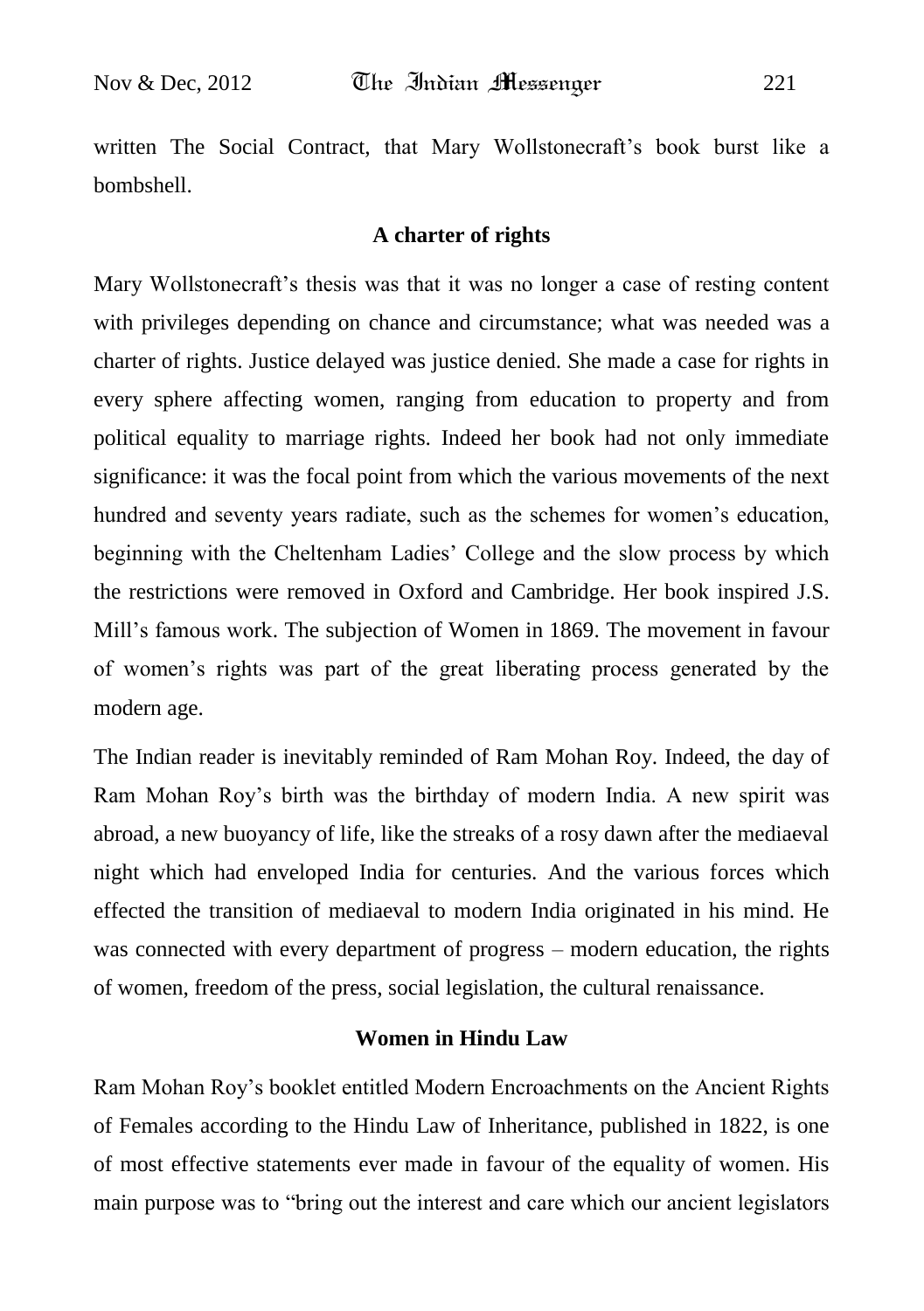took in the promotion of the comfort of the female part of the community; and to compare the laws of female inheritance which they enacted and which afforded that sex the opportunity of enjoyment of life, with those which moderns and our contemporaries have gradually introduced and established, to their complete privation, directly or indirectly, of most of those objects that render life agreeable". In this remarkable booklet he made a plea for giving property rights to women, with apt quotations from Yagnavalkya. Katyayana and others which revealed his deep knowledge of the Hindu law books as well as his magnanimity and broad sympathies.

Ram Mohun was a pioneer in journalism devoted to social causes. He was associated with three journals – The Brahminical Magazine in English, Sambad Kaumudi in Bengali and Miratul-Akbar in Persion. With the help of these journals he carried on a vigorous campaign against Sati and those social reactionaries who wanted to perpetuate this evil. It was Ram Mohun"s powerful support that helped Lord William Bentinck to abolish Sati by legislation. He had started the campaign as early as 1818, with the publication of a pamphlet in which he attacked this cruel custom, and he dedicated the English version (published in 1820) to the Marchioness of Hastings, as "an appeal to reason on behalf of humanity". In a tract published in 1830, he effectively answered the arguments of his opponents with texts from the Hindu scriptures.

His task was not over even after Lord Bentinck had passed the act abolishing Sati. Its defenders submitted a memorial to the House of Commons protesting against the abolition of Sati. Ram Mohun Roy was in England at the time, and he drew up a counter-petition and presented it to the House of Commons. This was his last piece of writing on this subject, a piece which definitely cast the die in favour of the abolition of Sati. While his pamphlet on the rights of women is an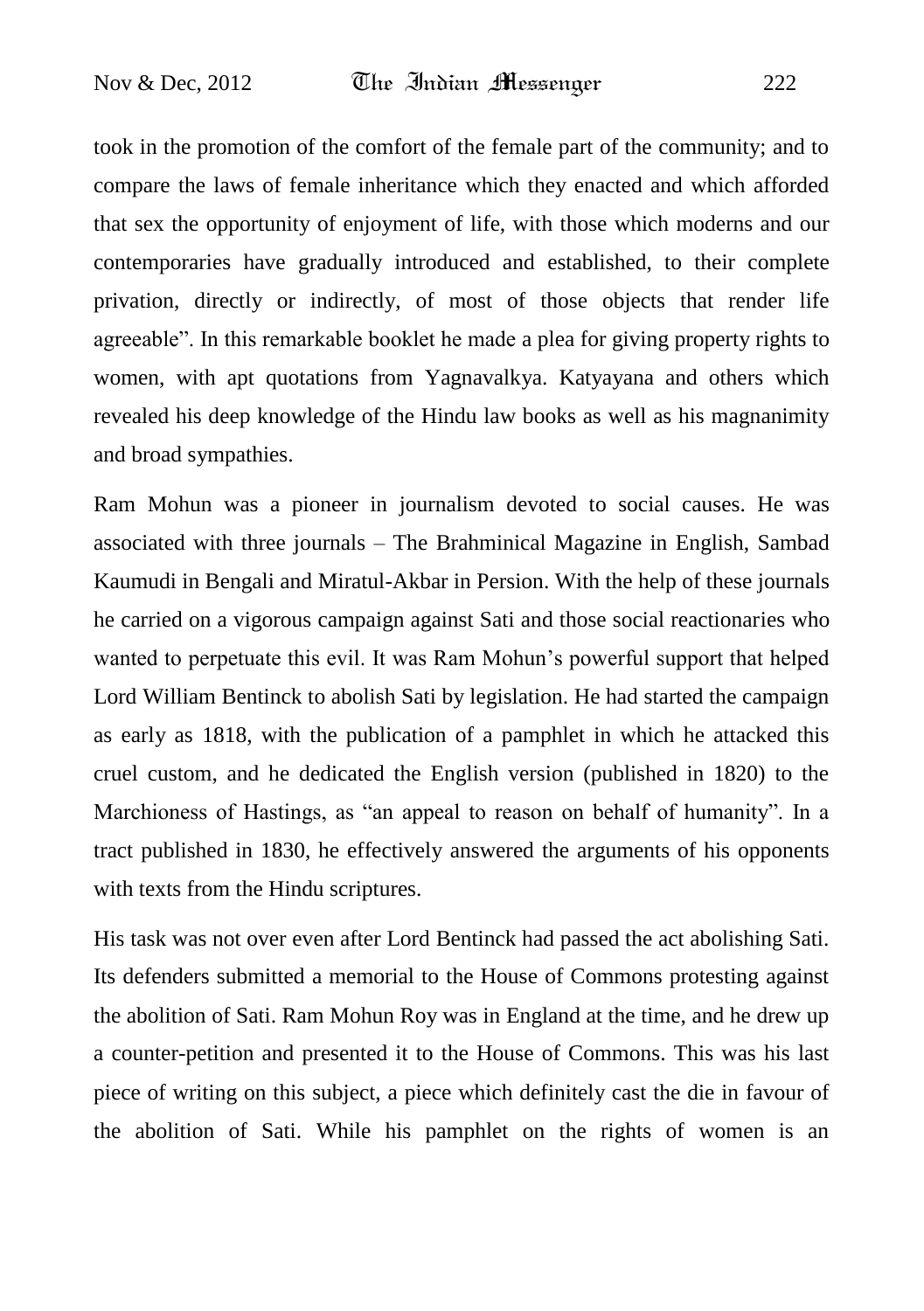impressively interpretative piece of writing, this brief counter-petition is an extremely simple but deeply moving document. It is reproduced here:

#### **Petition to Parliament**

"The humble petition of the undersigned natives of India :

"Sheweth,

That a practice has prevailed throughout India, particularly in Bengal of burning those widows on the funeral pyres of their deceased husbands, who could be induced to offer themselves as voluntary sacrifices.

That this barbarous and inhuman practice has been happily abolished by the Government of the Right Honorable Lord William Cavendish Bentinck who has thus conferred an inestimable benefit on the native population of India.

That the Regulation prohibiting the practice has been received with gratitude by many, while the majority of the native population have remained passive and acquiescent, although nearly a twelve month has elapsed since the abolition took place.

That as a proof to your Honorable House of the feeling entertained on the subject by a numerous portion of the native community, the subjoined Address was presented to the Governor-General-in-Council expressive of their thanks for his benevolent interference."

The text of the subjoined address appreciating the act of benevolent interference makes interesting reading, as may be seen from the following paragraphs :

"That your petitioners have, however, learned that a number of natives professing to be attached to the practice, have prepared a petition to your Honorable House soliciting the re-establishment of the rite of burning their widows; and therefore to prevent your Honorable House from supposing that their sentiments are those of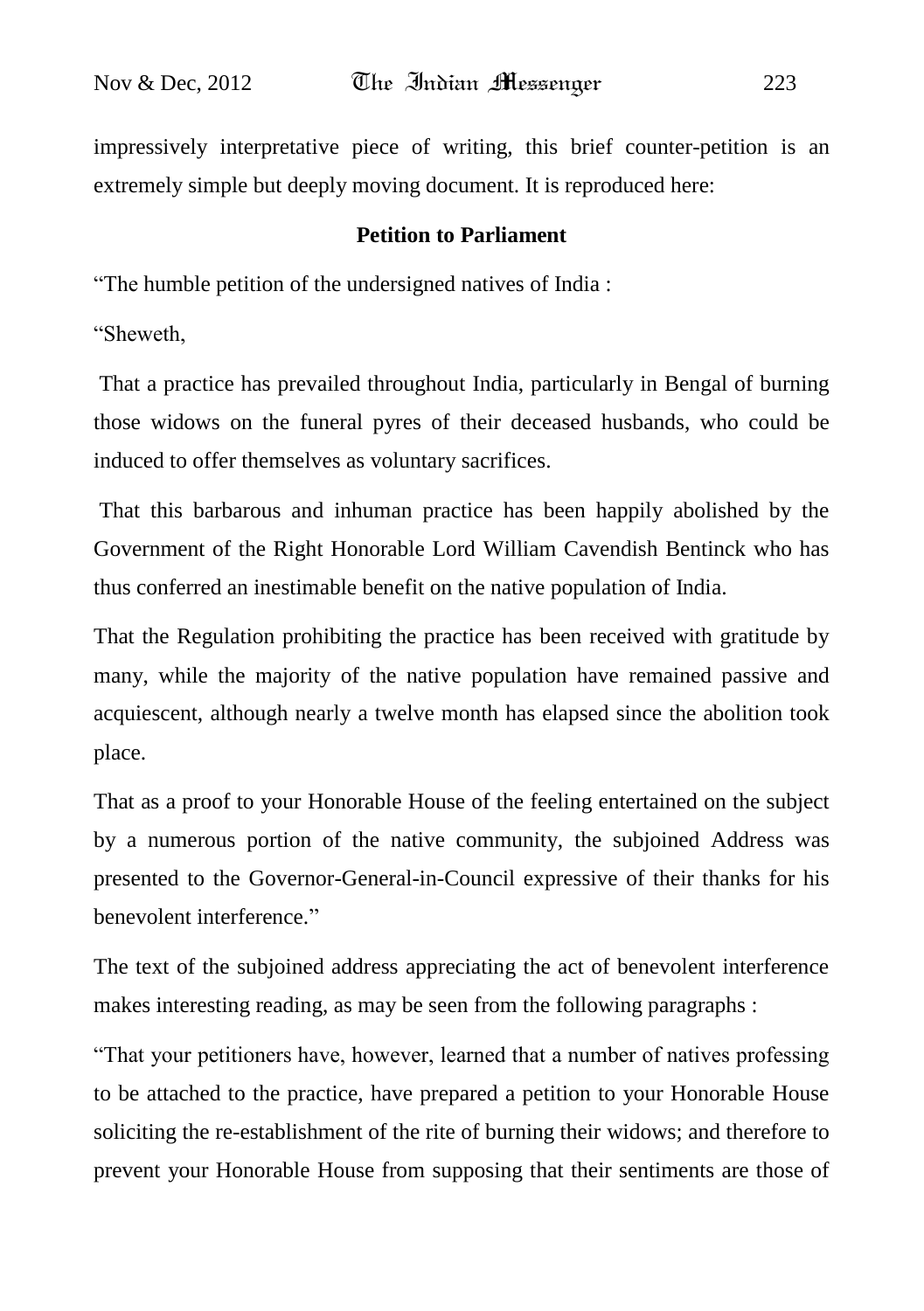the whole native population, your petitioners respectfully present themselves to the notice of your Honorable House any pray that the Regulation of the local Government may be confirmed and enforced.

That your petitioners can not permit themselves to suppose that such a practice, abhorrent to all the feelings of nature, the obligations of society and the principles of good government, will receive the sanction of your Honorable House, much less that, having been abolished, the British name and character will be dishonoured by its re-establishment.

That your petitioners confidently rely on receiving from your Honorable House a full and final confirmation of the Act of the Governor-General-in-Council abolishing the rite of widow-burning.

And your petitioners will ever pray."

This address was presented by the inhabitants of Calcutta to Lord William Bentinck in January 1830, under the leadership of Ram Mohun Roy. Ram Mohun"s counter-petition had the necessary effect. The appeal against the abolition of Sati was dismissed by Parliament in July, 1832.

Ram Mohun Roy"s contribution to the cause of Indian women had a tremendous impact on the future-Vidyasagar"s encouragement of widows remarriage, Sarda"s abolition of child marriage, Malabari"s Age of Consent Act in 1891, Mrs Besant"s contribution in applying the results of the British suffragette movement to Indian condition, with the help of Mrs. Cousins, Sir B.N.Rau"s effort in codifying Hindu Law, which formed the basis of the Hindu Code now on our Statute-book. Whenever one write of women"s rights in the West, one is reminded of Mary Wollstonecraft and John Stuart Mill Similarly, we in India ought to remember with gratitude the services of Ram Mohun Roy in the cause of Indian women. No wonder his biographer, Miss Collect, wrote : "There can be little doubt that, whatever future the destinies may have in store for India, that future will be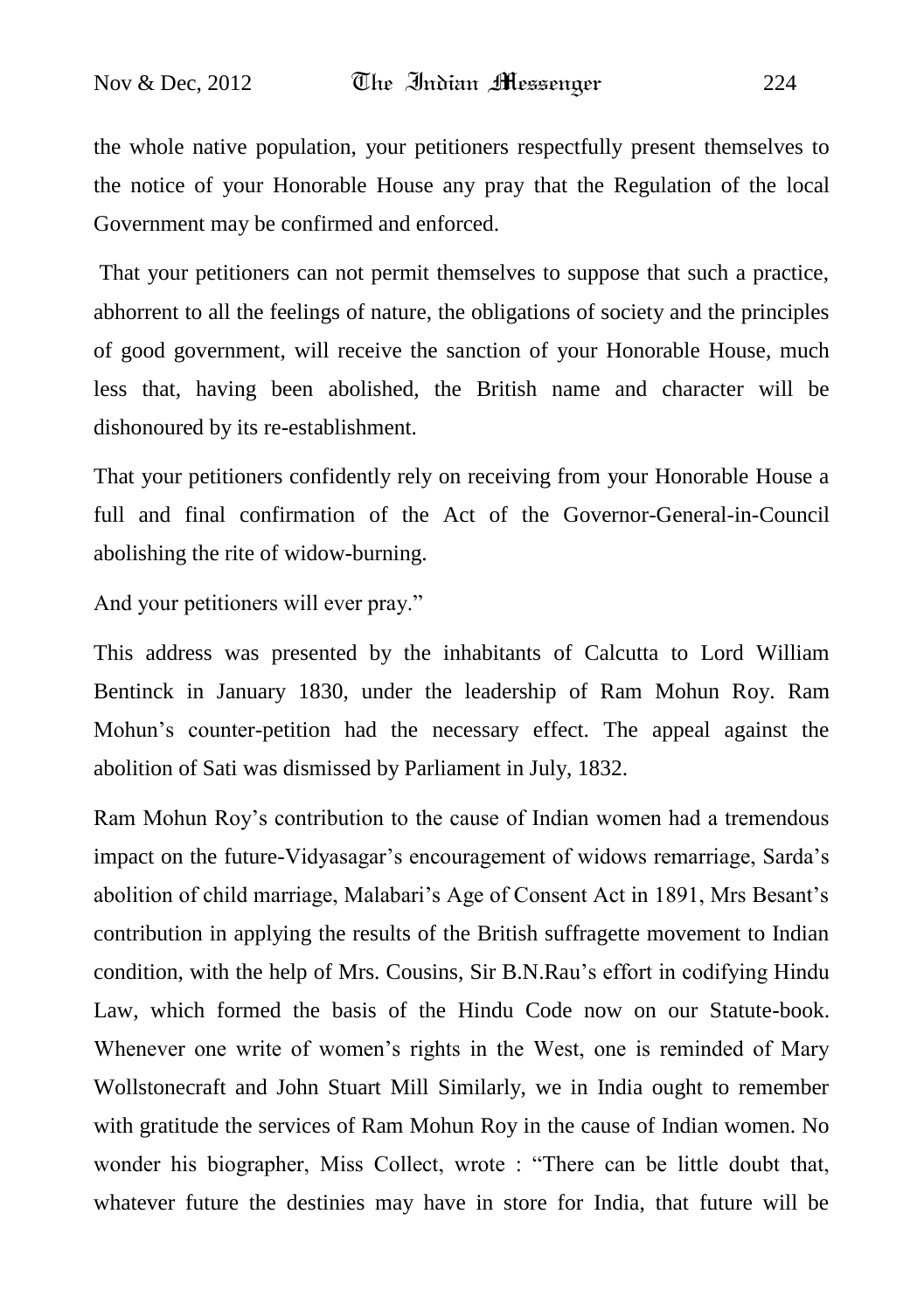largely shaped by the life and work of Ram Mohun Roy. And not the future of India alone. We stand on the eve of an unprecedented intermingling of East and West… He was, if not the prophetic type, at least the precursive hint of the change that is to come." How ture !

- Mysindia, September 20, 1959

 Meditate on the Eternal One ! Who equally pervades land, water and air, Who has created this Universe of which there is no beginning and no end; He knows all, but none know Him. Him, who is the supreme Lord of all Lords, the God of Gods, the Master of Masters, the Supreme Perfection of all Perfection; Him, who reveals himself and is the adorable Lord of all creation, Let us realize Him !

*- Rammohun Roy*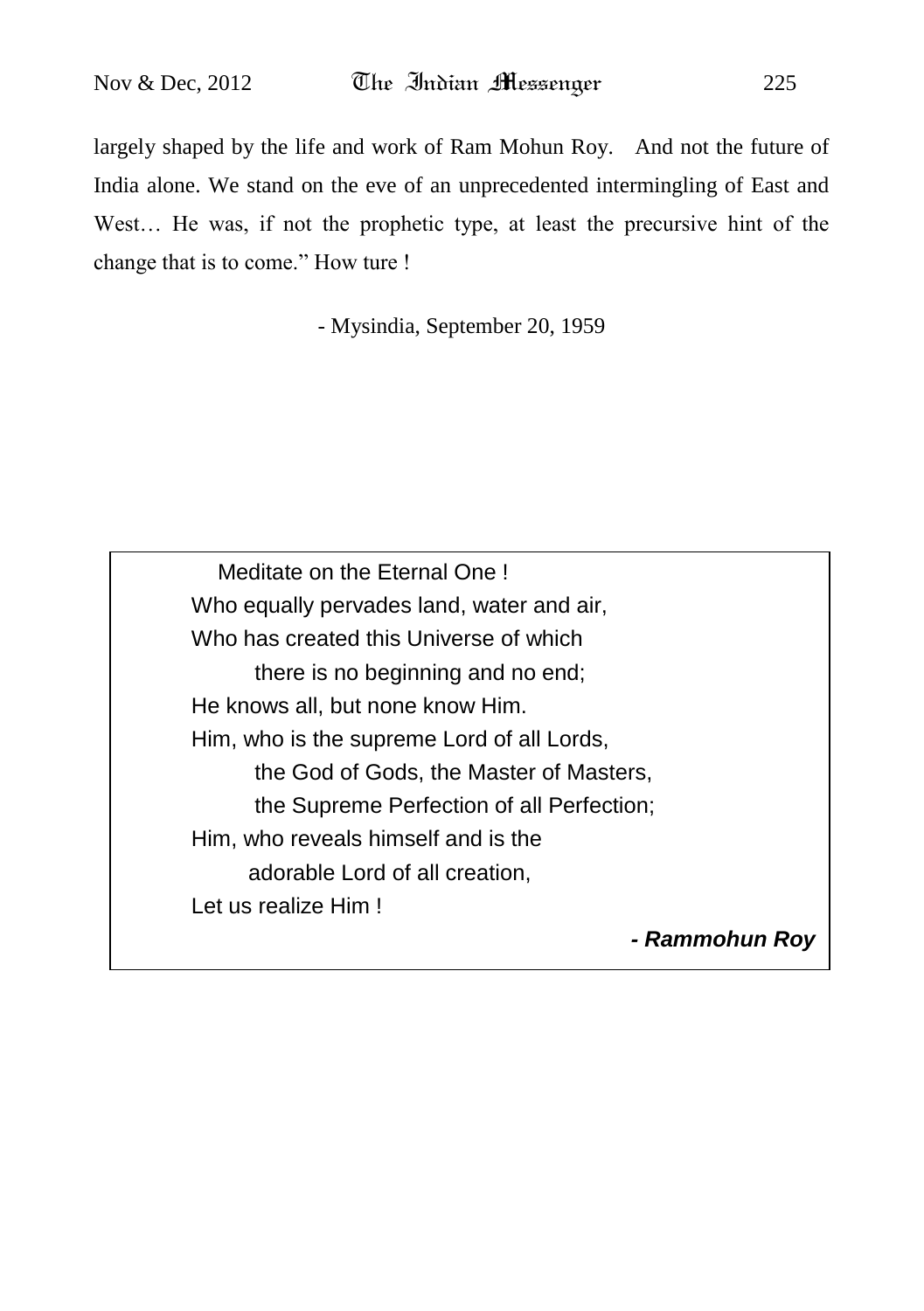## **GURU NANAK AND HIS TEACHINGS**

I

In the galaxy of religious saints and reformers which India has produced, Guru Nanak ranks amongst the foremost, and the pure noble gospel preached by him and his successors has doubtless an interest for all India and for all times.

Guru Nanak was born of middle class Khatri parents at Tulwandi-now known as Nankana Sahib-in the District of Lahore on the 3rd Vaisakh, Samvat 1526 (April 1469). From his early childhood, he showed that piety and devotion to God which were to turn him later into the preacher of a new gospel. When asked by the schoolmaster to learn the alphabet, young Nanak retorted by asking, "What knowledge of God have you got", and said that knowledge alone was what he wanted. If Nanak was a failure as a school boy, he proved himself no better at agriculture or trade. The crops did not flourish under his care for as he indulged in his reveries, they were molested by cattle. The despairing father made a last effort to test his son"s abilities by giving his a sum of twenty rupees and asking him to make the best bargain he could out of it. But Nanak found no better use for his money than giving in charity to a company of needy sadhus (holy men).

Nanak's father, who was a practical man of the world, could not understand him, and did not know what to make of the hopeless boy. At last, he decided to send him to his sister's house. At the age of nineteen. Nanak went to stay with his sister and her husband at Sultanpur. There through the help of his brother-in-law, he got the post of storekeeper to Nawab Doulatkhan. He was then married and pulled on for some time. But his heart was not in the world, and only the fact that he found a sympathetic soul in his sister kept him at Sultanpur for some time. At last the consciousness of his mission grew too strong in him to enable him to continue his daily pursuits. For three days, he is said to have disappeared in a mysterious way, and on his return, he was no more a man of the world. The plan of his life was settled. The storekeeper to the Nawab had assumed his proper role as a preacher of religious reform. Some considered him insane at first. Physicians were brought by his anxious relatives to treat him but Nanak told them the simple truth when he said, "Aye Mad is Nanak after the "Lord". He recognized none but him".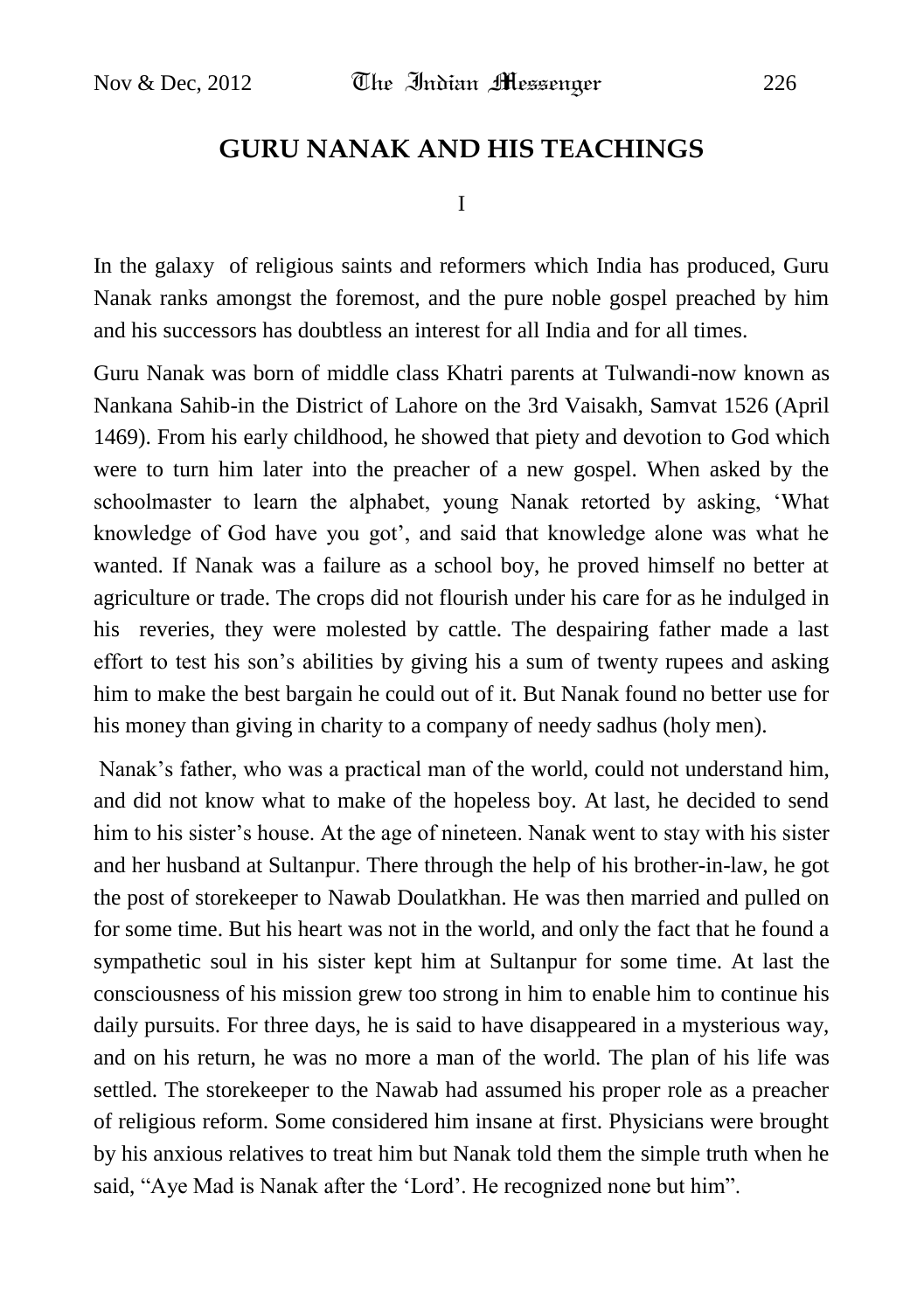Nanak"s parents and relatives made strenuous efforts to dissuade him. Various temptations were thrown in his way, but Nanak remained firm. To the entreaties of his relatives, he replied in his characteristic strain:-

> My mother is Forbearance, My father Content: My uncle is Truth, My brother Devotion: True Love is my son My daughter Endurance; Meekness my friend Intellect disciple; This is my family With whom I reside God alone my Master My Creator, my Lord.

From this time, he began preaching that religion which recognized but one God for all humanity, which condemned distinctions of class, and which proclaimed futility of rites and ceremonies and laid stress on devotion (bhakti) as the sole path to salvation. About the year A.D.1500, Nanak set out on his travels during the course of which he is said to have visited even such distant lands as Ceylon and Siam, Arabia, and Turkey. Everywhere his words created a profound impression, and he was listened to with respect, even if his preaching was opposed to the current popular practices. At the end of his travels, he was arrested and imprisoned at Delhi as a heretic by the fanatic Sultan Ibrahim Lodi. Even in the Jail, Nanak is said to have continued his preaching trying to reform the criminals and others confined there. In the year 1256, the Sultan was defeated by Babar on the field of Panipat; and when Babar ascended the throne, he had the magnanimity to set Nanak at liberty at once.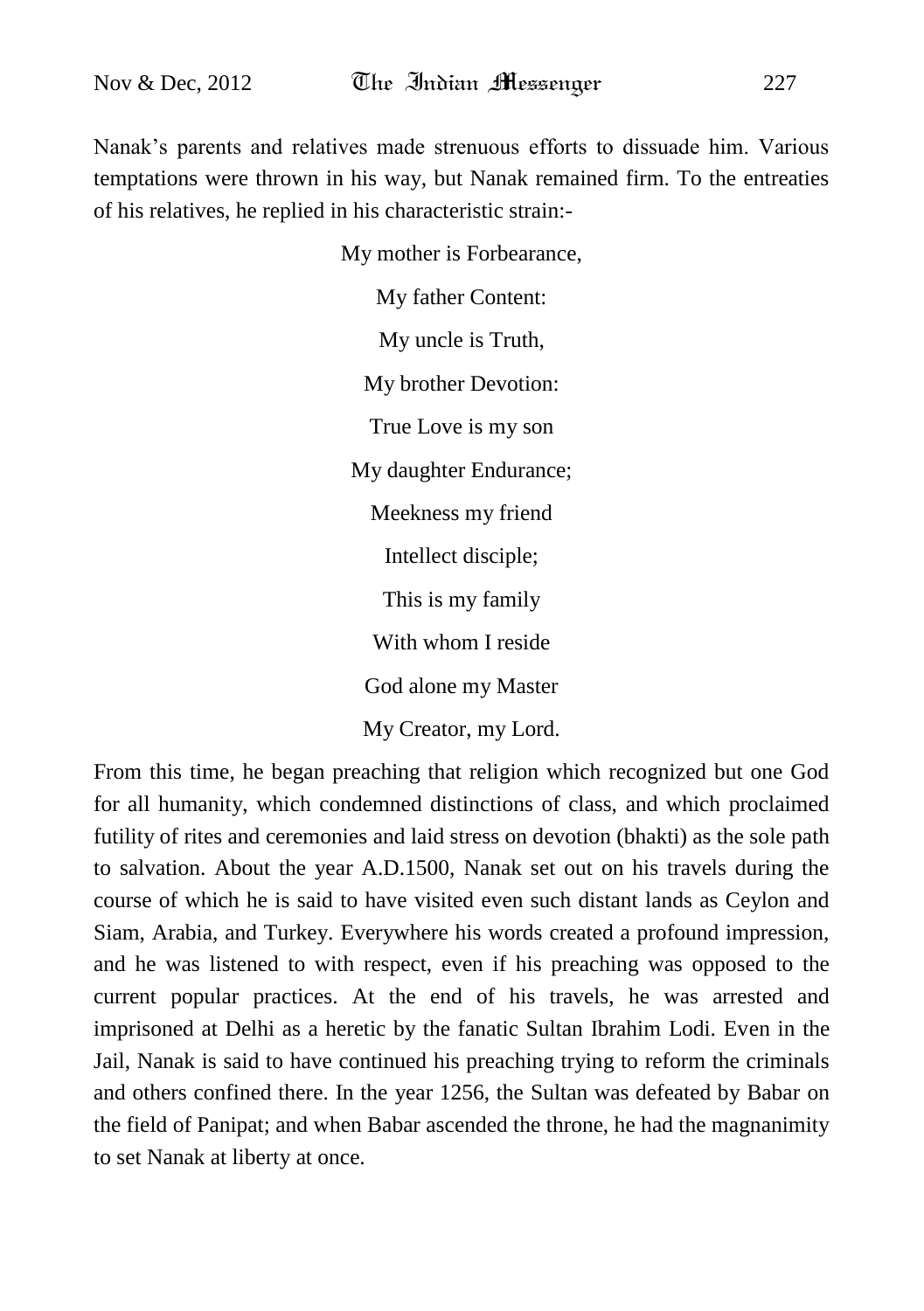The last years of Guru Nanak"s life were spent at Kartarpur, in Jullundar District in the Punjab, in preaching his simple faith to an ever-increasing number of disciples. His magnetic personality readily attracted those who came into contact with him. His pure doctrine was impressive and intelligible to all. The simple and vigorous language in which he preached appealed to the common folk. The spirit of peace and harmony, which breathed through his preaching, drew towards him Hindus as well as Mohammedans. There was no distinction of high or low amongst his followers. As members of a fraternity, they were all significantly called bhais or brothers. Even Nanak did not rank himself above the rest. It was the faith that he valued more than himself. After describing the characteristics of a true Sikh, he said, "I pray for the dust of the feet of such a disciple who himself remembers the Lord and makes others remember Him". Again he says in another place, "He who lives the right life is my disciple; nay, he is my master, and I his servant'.

Two days before his death he installed his disciple Bhai Lehna in his place as the Guru. After the ceremony, Guru Nanak hailed Bhai Lehna as Guru Angad, and himself bowed down to him. By the ceremony, the headship of the Sikh brotherhood passed on to Guru Angad. Two days after, Guru Nanak himself departed from this world.

#### II

Guru Nanak belongs to that era of religious revival in India which set in after the early centuries of the Mohammedan conquest. The Hinduism of that day was in a degenerate state. The simple religion of the Vedas had long given place to a priest-ridden sacerdotalism, and the old religion had lost its true significance in a mass of superstitions and idolatrous practices. The aggressive spirit of Islam at once asserted itself most emphatically as a peril to Hinduism. The fanatic persecution of the early Mohammedans had its utilly in turing the hearts of all thoughtful men to the pressing need of religious reform. Thereafter, in India, there was a religious revival which to use the words of the late Mr. Justice Ranade, was heterodox in its spirit of protest against forms and ceremonies and class distinctions based upon birth, and ethical in its preference for a pure heart to all other acquired merits and good works". This religious revival was the work of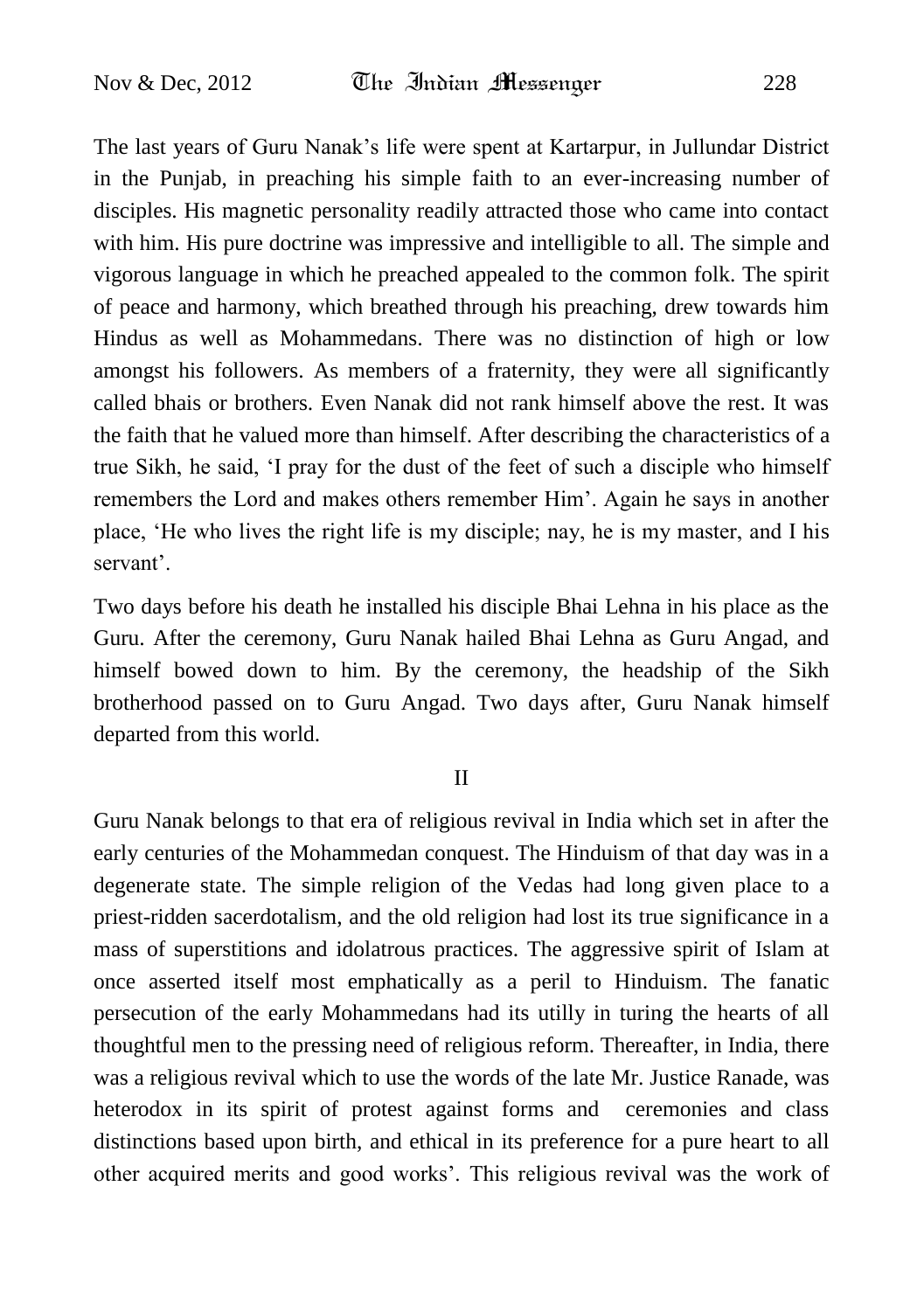masses and not of classes. At its head were saints and prophets, poets and philosophers. These religious reformers were carrying on a crusade in India against the demoralized Hinduism of their day and preaching the doctrine of bhakti or salvation by faith. Amongst these, one of the foremost was Guru Nanak, the Prophet of the Punjab.

Guru Nanak was no speculative philosopher. He did not trouble himself with formulating theories of cosmogony etc. Only the creator, he says knows how and when the world was created. His limits cannot be ascertained; the more we say, the more remains to be said. Nor did Nanak claim the authority of any revelation for his doctrines. In fact, his role was that of a religious reformer in the truest and best sense of the term. He found the existing creeds in a demoralized condition. Both Hinduism and Islam had been debased by a mass of superstition and formalism. Guru Nanak set himself in antagonism to the existing creeds and denounced their formalism as perfectly valueless. He accepted the good pints of both Hinduism and Islam and he built theron a religion which was free from the fetters of formalism, preaching the great truth that religion was a reality, essentially a matter of right faith and right conduct, and not a mere mechanistic adherence to formal rises and ceremonies.

The great merit of Guru Nanak"s teaching was its purity and simplicity. Its cardinal principles have been summarized by one writer as, Unity of God, Brotherhood of Man, Faith and Love. There is but one God whose name is Truethus opens the Japji or the great Sikh pryer-and the greatest stress is laid on this doctrine throughout the Sikh scriptures.

The brotherhood of man was practically recognized by the abolition of caste or class. "Don"t ask about caste," says he, a man"s deeds alone make his caste or creed." With a remarkable cosmopolitan spirit he associated with Hindu sadhus and Mohammedan fakirs visited temples and mosques, drew upon the Sastras and the Koran in illustration of his preaching and made an attempt to reconcile Islam with Hinduism by pointing out the true bases of both. He emphasized the universal brotherhood of man by directing that there was to be no distinction of high and low amongst the Sikhism-the Pahul-requires eating food and was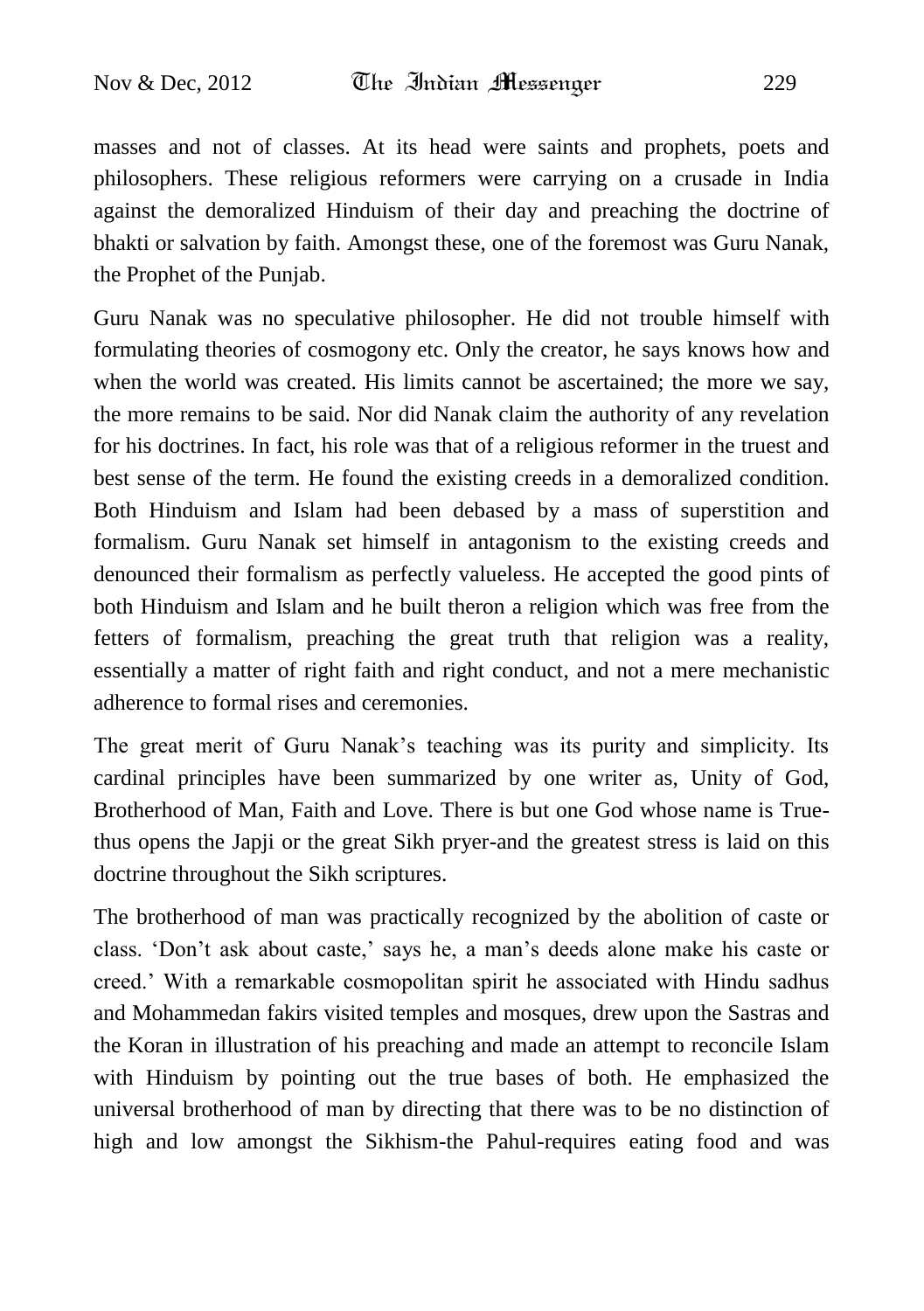intended to leave all caste prejudices. The Sikhs were all termed bhais. There was no distinction amongst them except that of the Guru and the disciple (Sikh).

Guru Nanak was a thorough going protestant in the matter of forms and ceremonies. From his very boyhood he lost no opportunity of pointing out their futility. When asked to put on the sacredthread at the time of his upanayana ceremony, he said that it was useless to put on a threads on the neck which brought no holiness and which did not accompany a man after his death. Make mercy thy cotton said he, "contentment thy threads, continences its knot, truth, its twist; that would make yajnopovita for the soul, it will not break or burn or be lost. Blessed is that man who goeth with such a thread on his neck". When he saw the Brahmanas manes, he stood up in a prominent position on the river and began to throw water towards the west contrary to the SAstric rules. The spectators standing by were naturally surprised at the strange action and asked him what his meaning was. He told them that hye was wateing field of his some hundreds miles away, just as the Brahmanas were sending libations to the manes in their unknown abode." When he visited Mecca during the course his travels, he slept with his feet towards the temple of the Kabba, contrary to the practice of Mohammedans. A Moulavi who saw him was infuriated and asked, who is this infidel who is sleeping with his feet towards the house of God". "Pray", said Nanak, will you turn my feet to the direction in which God does not exist. The futility of formalism was his constant theme. Yoga does not consist, said he, in ragged garments or ashes, but in the midst of passions. Again to his Mohammedan brothers, he said that it was difficult to be a real Mohammedan and advised them to make truth, righteousness resignation to the will of God, benevolence, and love of God the five imazn prayers, instead of the mechanical repetition of formula. Nanak did not consider it necessary to renounce the world and become a fakir for the attainment of salvation. "You wear ragged clothes", said he and besmear your body with ashes, but go on cheating the world; you give up your wife and fall a prey to passion. Blessed is he who sits at the feet of the Lord, whether he is a landlord or a yogin or a sannsyasin. Hermits and householders are equal if they remember the name of God.

Nirvana or absorption in God was declared by Guru Nanak to be the supreme object of human attainment. The individual soul must become absorbed in God.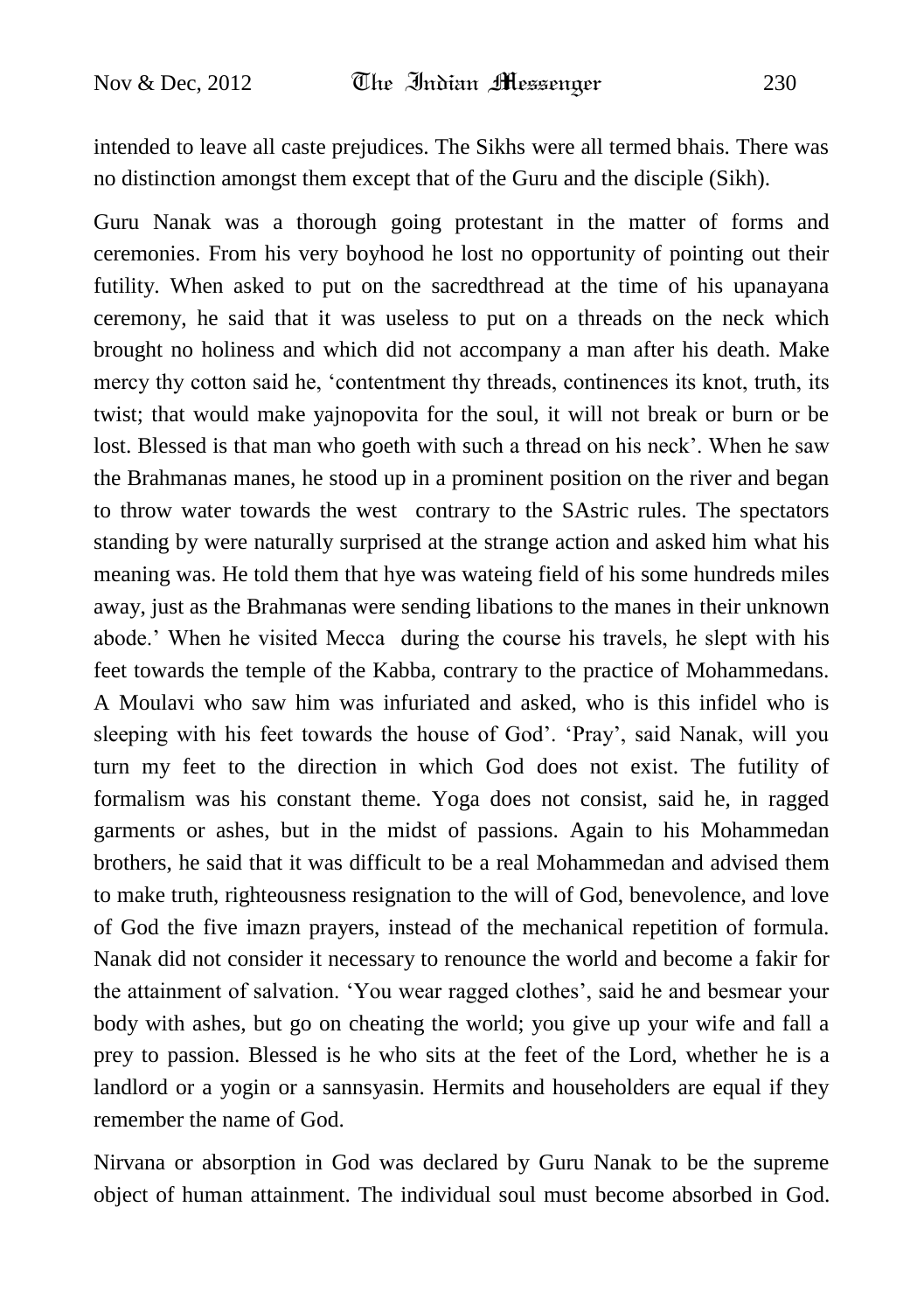As the river blends with the ocean and loses its individuality. A man who does good work on earth may attain temporary bliss; but perfect bliss and freedom from the cycle of transmigration can only be attained by single minded devotion to God. Oh Man, says Nanak in one of his beautiful hymns, love God as the flsh loves the water. The more is the water the more it is joyous and contented. Without it, can not live for a moment. Devotation to God must, in fact, become a part and parcel of one's existence. 'If I respect the nama,' says the Guru, 'I live, if I forget it, I die".

Such, then was the gospel of Peace to man and love to God' preached by Guru Nanak. It was conveyed to his hearers in a number of hymns composed in the simple bun vigorous Punjabi languages, and sung to the strains of melodious music of the rabab by the Guru"s constant companion Mardana. The hymns were subsequently collected and incorporated in the Adi Granth or thye Granth Sahib, as the sacred book of the Sikhs is popularity called.

- M. V. Bhide, Prabuddha Bharat, March, 1959.

The revelation of unity in its passive perfection, which we find in nature, is beauty; the revelation of unity in it's active perfection is love. Beauty is the harmony realized in things which are bound by law. Love is the harmony realized in things which are free.

*- Rabindra Nath Tagore*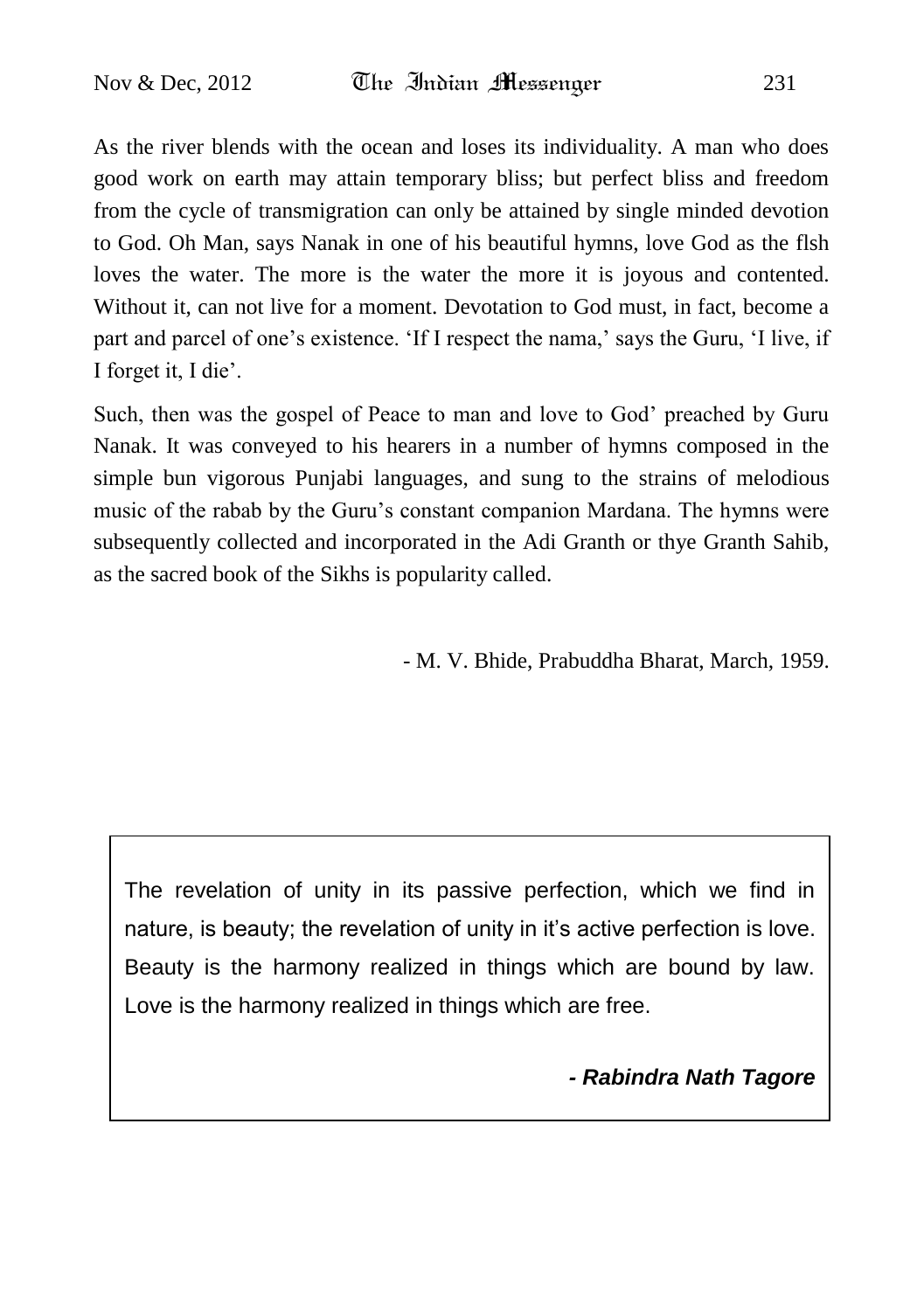## **RAJNARAIN BOSE'S RESIDENCE AT DEOGHAR – AN UPDATE**  By Rupnarayan Bose<sup>1</sup>

### Introduction

My father Asoke (son of Manindranath, the youngest son of Rajnarain Bose) left Deoghar, our ancestral home, when he was only about 12 years of age. This was prompted by the untimely and early death of his parents. After their death, almost everything at the Deoghar home was reportedly taken away by people (including some relatives) on various pretexts. My father could save absolutely nothing for himself when he had to leave Deoghar and come to Calcutta to reside with his aunt at 6 College Square. He never went back. (If anyone has any photograph, correspondence, diary or memorabilia related to him or other relatives, I would be grateful if the present owner narrate or offer me a copy of the same.)

Realising that he would not be able to protect or preserve Rajnarain Bose"s residence at Boral, my father Asoke donated the property to the Boral-based Rajnarain Bose Memorial Committee. I had paid a visit to the library some years ago and left my contact details, hoping that someone will be in touch, eventually. None ever did. The present constitution and activities of the committee, if it exists at all and is still functional, are not known. The school that had been constructed over his decaying residence is functioning smoothly.

### About Deoghar:

I travelled to Deoghar on 23 May 2011. The day was my father"s 100th birthday. This was my first ever visit to Deoghar. The visit was possible, thanks to Prof. Buddhadev Chakrabarty, one of the grandsons of Sri Anukul Thakur, founder of the Satsang Ashram in Deoghar.

What I discovered there saddened me deeply. Let me begin with the section of the road from its meeting point with the Jasidih-Deoghar-Baidyanath Dham highway, just before one enters the city proper. It leads to Ranchi, Dumri and Giridih. The road crosses the railway line, continues past the grounds and the house (on its left) that once belonged to Rajnarain Bose. The section of the road named after Rajnarain Bose had originally begun from the junction and went past his

 $\overline{a}$ 

<sup>&</sup>lt;sup>1</sup> Contact: E-Mail[: rnbose@gmail.com](mailto:rnbose@gmail.com)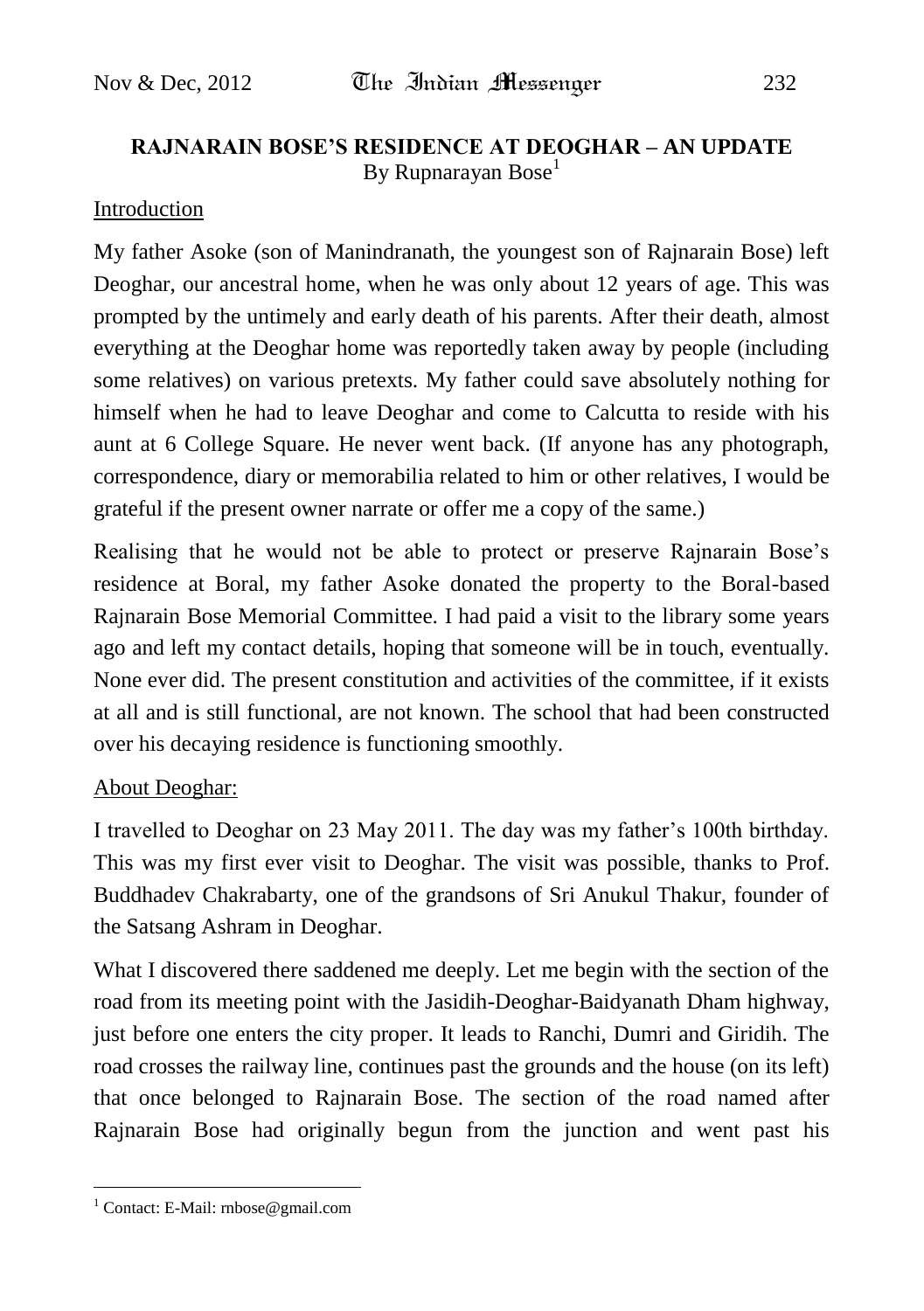residence. The identifier street signs that used to be at the road junction seem to have disappeared long ago.

I came across a crumbling, concrete road sign opposite the circuit house and a little away from his house, that displayed the words "Rajnarain Bose Path" (in Hindi and Bengali) and "Rajnarain Bose Road" in English. The colour on the concrete slab had faded. This was the only evidence about the road"s history. The road was still recorded in the books of the Deoghar Municipality as "R. N. Bose Road'. But not a single signage on either side of the road or on the many shop signboards displayed his name or the official name of the road. For all practical purposes, the entire stretch of the road had come to be known as "Satsang Road".

The same fate had befallen his house. I understand that, after he had passed away, a claim against my grandfather for some small amount was lodged in a local court. My father was far too engaged in Calcutta battling for survival to further get involved in fighting a claim about which he had no idea or information whatsoever, in a distant court at a place he had left for good. In due course, the entire property consisting of several acres of land and the house appears to have been grabbed by others.

The vast open space that had stretched from the house right up to the front gate, and the area all around the house, appears to have been sold off in odd parcels over time. Disorganised, unplanned constructions have come up all over that land, including the side and at the back of the house. A large number of tiny roadside shops have come up along the boundary wall facing the main road.

I met Dr. Gourab Ganguli, Principal of A. S. College of Management, Deoghar, who provided to me some interesting pieces of information about Swarnalata Bose and the house where she had lived, Rishi Rajnarain Bose, the house where he had spent his last years, and about the library named after him. While recounting the details, he remarked that if the people or the local administration of Deoghar had any idea about the person that had once resided there, or about the famous personalities (like Swami Vivekananda, Rabindranath Tagore) that had visited that house, or like Sri Aurobindo (of Pondicherry) who lived there, that section of the road would have been paved in gold.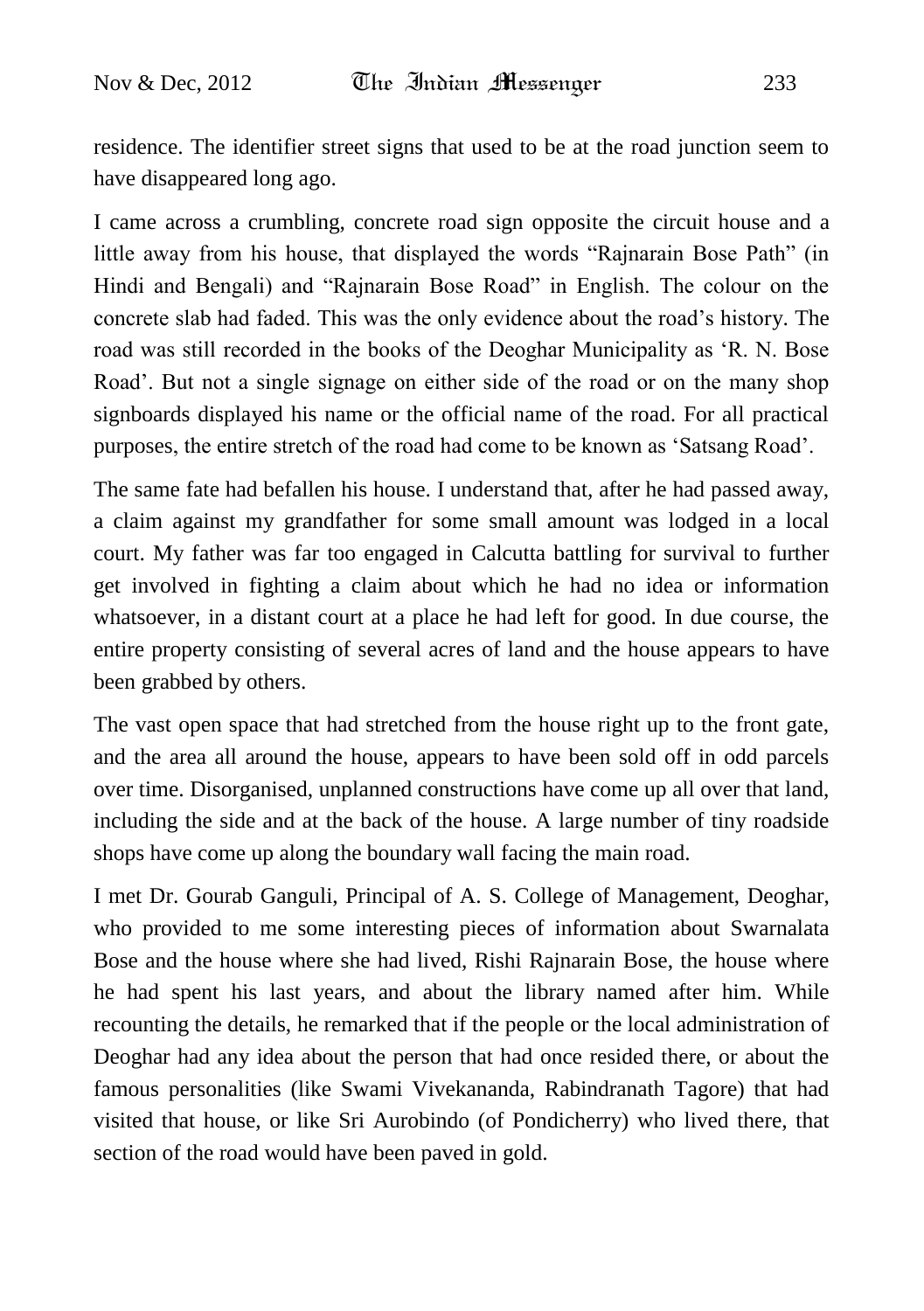The original house had also undergone change, and renamed as "Adharayatan". (The present owner, one Sri Sudhirata Chatterjee, is reportedly bogged down with litigations against his family members.) The facade is different, the big varandah in front is gone, the house itself has been partitioned inside and additional rooms created.

Rajnarain Bose is now a forgotten chapter in the history of Deoghar (and in Bengal). There is absolutely nothing to indicate that Rishi Rajnarain Bose once lived there. There is no signboard or plaque to inform passers-by about the historical significance of that house, the legacy that the house carries, or the stature of the visitors that had once set foot in that house more than hundred years ago. (Reminds me of a close friend of Rajnarain, Michael Madhusudan and the lines from his famous poems, "দাঁড়াও পথিকবর", and "রেখো মা দাসেরে মলে".)

I enquired about another piece of property named Swarnalata Kutir, located in Rohini. Swarnalata was one of the daughters of Rishi Rajnarain, and the mother of (among others) Sri Aurobindo and the revolutionary, Biplabi Barin Ghosh. The house had once belonged to Lajjabati Bose, another daughter of Rajnarain, and was later gifted to my father Asoke. I understand that the property was "purchased", and is presently owned, by Satsang Ashram. It is strange how the "sale" took place and the ownership passed on without any knowledge of or permission from the actual, original owner or any member of our family.

Incidentally, Rajnarain Bose Memorial Library (near the clock tower in the busiest area of Deoghar, Baidyanath Dham) still stands, but is in extremely bad shape. No one uses the library any more; there is no fund to maintain the library nor for the purchase of new books. The ground is nowadays being used to hold local fairs. Property developers are waiting to grab the property some day. It may happen sooner rather than later.

The only question that remains is, can anything be done to preserve at Deoghar, whatever possible, of one of the greatest sons of Bengal and the "Grandfather of Indian Nationalism"? And of the houses of Rajnarain Bose and Swarnalata Kutir, places where many revolutionaries and renowned personalities had visited and also spent a part of their lives? Can these be declared as heritage sites, properly identified, marked and protected?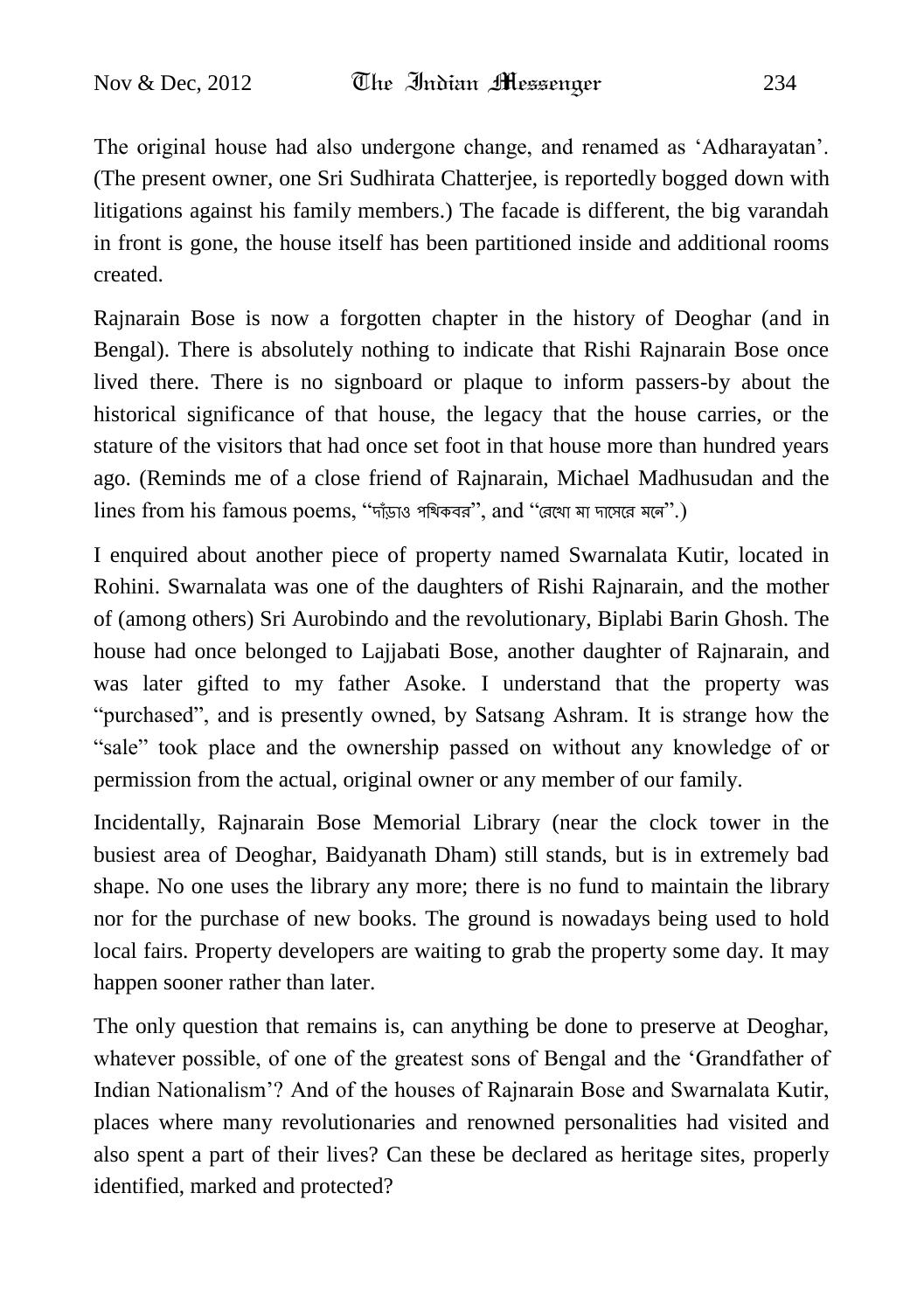### End note:

I had an occasion to re-visit Deoghar on 21 December 2011. I found that the brick and cement road signage, which was till then the only indicator of the official name of the road, had been demolished by a bulldozer of the local municipality during its anti-encroachment drive. With that, all visible connections between Rajnarain Bose and Deoghar now stand erased.

### **THE INNER REVOLUTION**

Subtle forms of selfishness are so ingrained in our habits of living that it is difficult to learn how to use our lives helping the planet. We will come to a better understanding of what "being alive" means by using our time here in an effort to help all Life. May be returning good for evil is simply a recognition that we depend on one another for our tomorrows. It is likely that the "law of reciprocity" or Brotherhood will become more than a theory as those who see its necessity begin to practice it- and by their example the ignorance of others will be dispelled so that they, too, can live a more "livable" life.

If we wish to experience peace and enlightenment, it is wise to seek ways of establishing such conditions in our environment, of inquiring into our reasons for being alive so that we can inhabit this body in such a manner as to have a peaceful and enlightening effect upon others. Doing this, one is bound to reap, in some cycle, what one sows today. If work in non-violent direct action is to rise above the level of refined hypocrisy, the personal revolution must be begun; for we shall find our most stubborn and unregenerate opponent in our own hearts.

The highly intelligent animal in ourselves which opposes our inclination toward an altruistic life of study, work and service has a social reflection in the world"s nation-states which practice international selfishness and seek revenge on one another; yet we can become a counter–friction to this mistake by what we exemplify in our day-to-day lives. Nature will lend her weight to an excellent example that draws adherence by an intrinsic power of its own. Acts upholding the oneness of life have this "smile of nature" that carries them past the crudities of revenge.

*- The Theosophical Movement*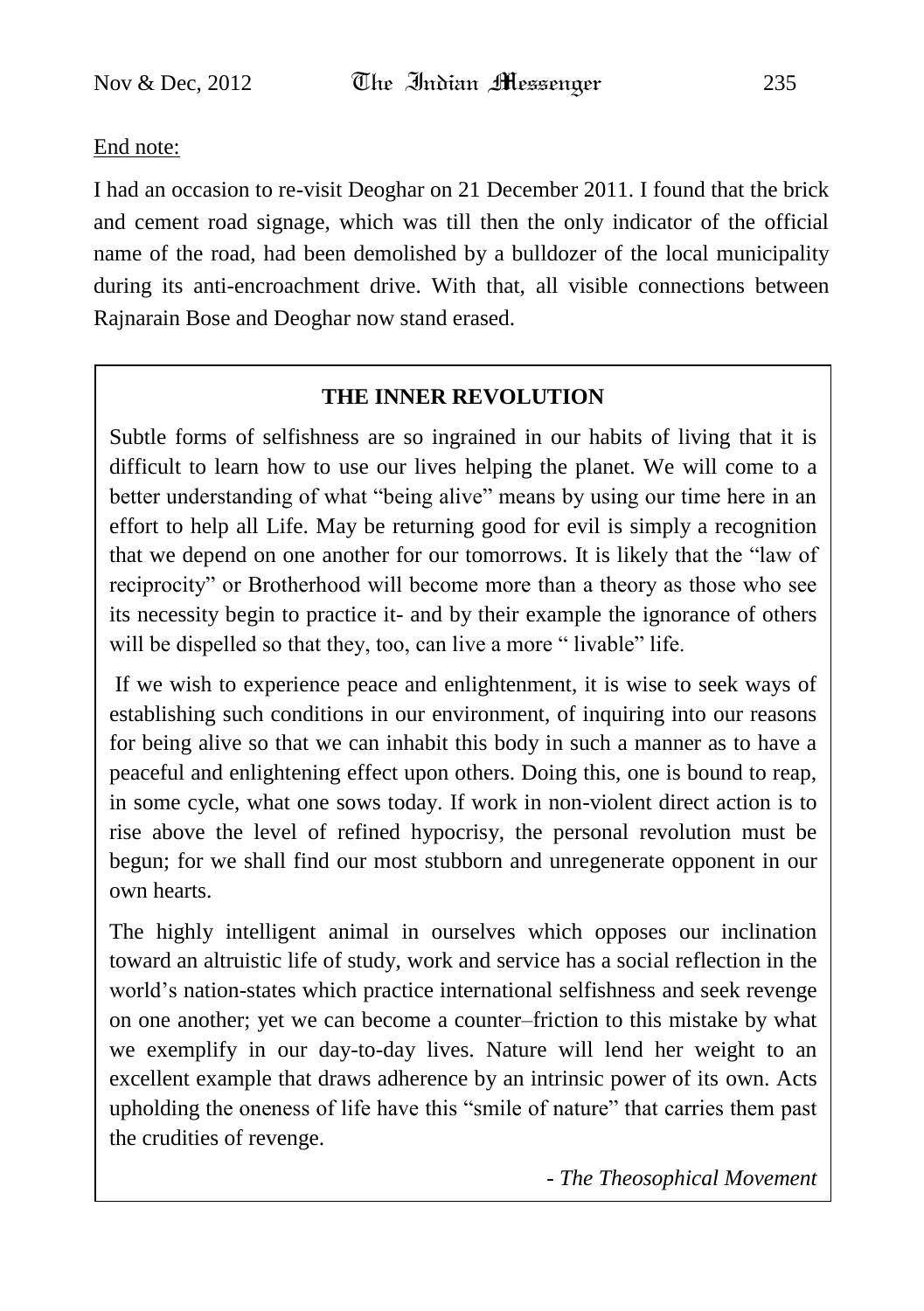## **Acknowledgement For the month of November & December 2012**

## **Donation**

| DN/GL<br>No. | <b>Donor's Name</b>                                                                                                | <b>Occasion</b>                                                                                | <b>Purpose</b>                                 | <b>Amount</b><br>(Rs.) |
|--------------|--------------------------------------------------------------------------------------------------------------------|------------------------------------------------------------------------------------------------|------------------------------------------------|------------------------|
| $DN/a-664$   | Sm. Bina Das                                                                                                       |                                                                                                | Mahila Bhavan<br>Fund                          | $200/-$                |
| $DN/a-665$   | Sm. Manjula Dutta &<br>Sri Sumantra Dutta                                                                          | In memory of<br>Late Mrs. Roma<br>Dutta                                                        | <b>Education Society</b>                       | $500/-$                |
| $DN/a-666$   | Sri Utpal Sen                                                                                                      | In memory of<br>Late Suprava Sen<br>& Late Sujit<br>Kumar Sen                                  | <b>Bharat Barshiya</b><br><b>Brahmo Mandir</b> | $300/-$                |
| $DN/a-667$   | Sm. Sharmistha Deb,<br>Sm. Sumitra Rakshit,<br>Sm. Sudipta Das, Sm.<br>Susmita Moulic &<br>Sm. Sumita<br>Choudhury | On the occasion<br>of Addya<br>Sraddha<br>ceremony held on<br>11.11.2012 of<br>Late Kamala Pal | Mahila Bhavan<br>Fund<br><b>Library Fund</b>   | $1,000/-$              |
| $DN/a-669$   | Sm. Arpita Kundu                                                                                                   | On the occasion<br>of Addya<br>Sraddha of<br>Namita Bagchi                                     | Mahila Bhavan<br>Fund                          | $3,000/-$              |
| GL-749       | Sri Utpal Sen                                                                                                      | In memory of<br>Late Suprava Sen<br>& Late Sujit<br>Kumar Sen                                  | <b>General Fund</b>                            | $300/-$                |
| $DN/a-670$   | Sm. Bina Das                                                                                                       |                                                                                                | Mahila Bhavan                                  | $200/-$                |
| DN/a-671     | Sm. Monika Dutta                                                                                                   | In Memory of<br>Late Amar Nath<br>Dutta                                                        | Calcutta<br>Congregation                       | $100/-$                |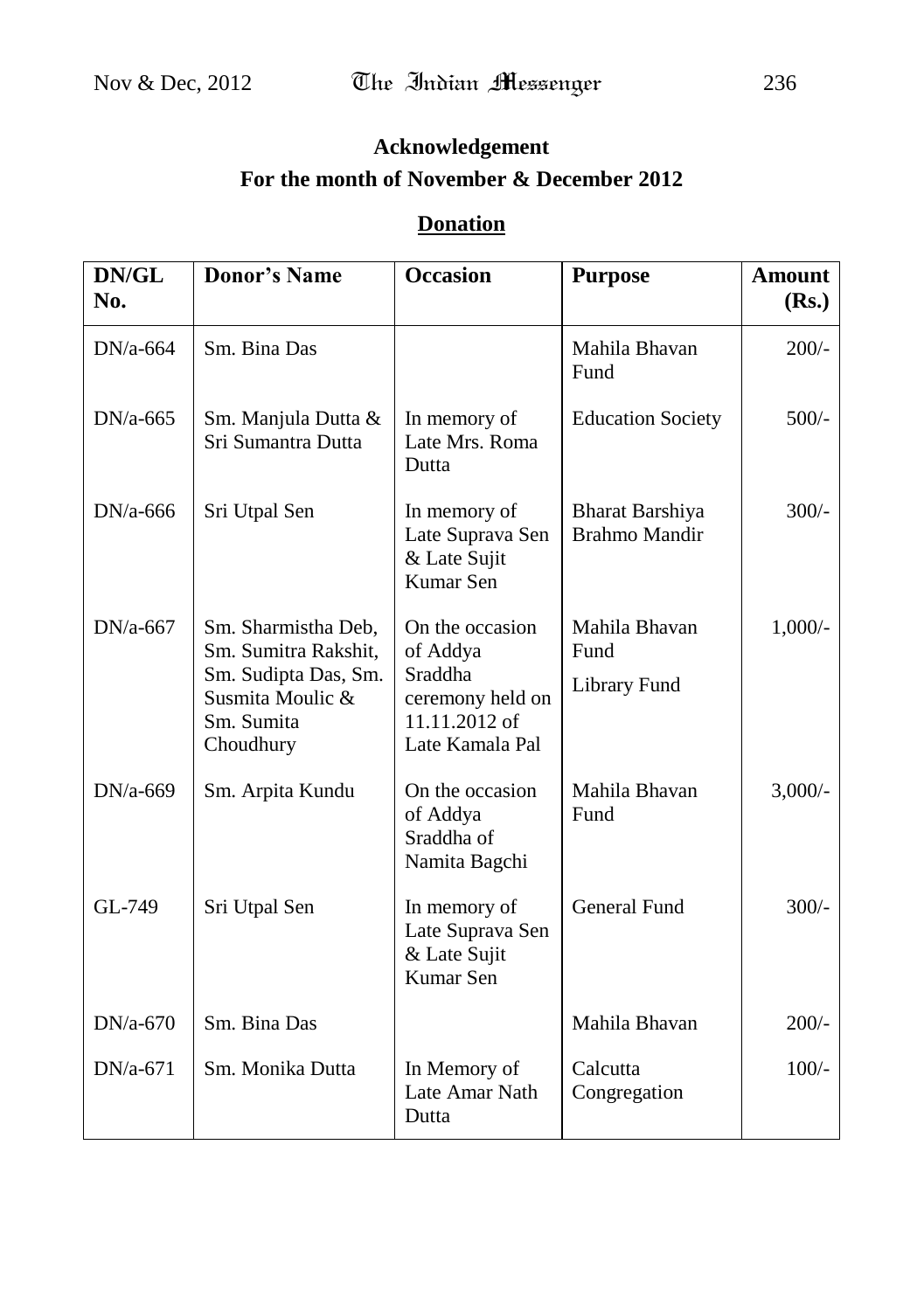| $DN/a-672$    | Sm. Surupa Dutta Sri<br>Subrata Dutta & Sri<br>Susmit Dutta |                                                                                                    | Konnagar Building<br>Repairing Fund                 | $1,000/-$              |
|---------------|-------------------------------------------------------------|----------------------------------------------------------------------------------------------------|-----------------------------------------------------|------------------------|
| GL-779        | Sm. Madhulika<br>Ghosh                                      | Donation for<br>Marriage<br>reception of<br>Nephew on<br>15.12.12                                  | <b>General Fund</b>                                 | $3,500/-$              |
| GL-780        | Sri Atish Ranjan<br>Banerjee                                | $100^{\text{th}}$ Birth<br>Anniversary of<br>their beloved<br>father Sri Satish<br>Ranjan Banerjee | <b>Indian Messenger</b>                             | $1,000/-$              |
| GL-796        | Sri Soumitra Roy                                            | In memory of his<br>father Sri Kalyan<br>Kumar roy                                                 | <b>IBF</b> Fund                                     | $1,500/-$              |
| <b>GL-801</b> | Sm. Lipika Das & Sri<br>Provamoy Das                        |                                                                                                    | <b>IBF</b> Fund                                     | $500/-$                |
| GL-803        | Sri Surajit Deb &<br>Sm. Suchita Deb                        | On the occation<br>of wedding of<br>Suranjita &<br>Subhajit                                        | <b>General Fund</b>                                 | $300/-$                |
| GL-805        | Sri Prasad Sen                                              |                                                                                                    | Maghotsava Fund<br>Prize for Balak<br>Balika utsava | $5,000/-$<br>$1,500/-$ |

## **Trust Fund (New)**

| <b>T.F. No.</b> | <b>Donor's Name</b>                                                                                                 | <b>Name of</b><br>T.F.                     | <b>Purpose</b> | <b>Amount</b><br>(Rs.) |
|-----------------|---------------------------------------------------------------------------------------------------------------------|--------------------------------------------|----------------|------------------------|
| TF-718          | Sm. Sharmistha Deb,<br>Sm. Sumitra Rakshit,<br>Sm. Sudipta Das, Sm.<br>Susmita Moulick &<br>Sm. Sumita<br>Choudhury | Ramendra<br>Nath Pal &<br>Kamala Pal<br>TF | General Fund   | $5,000/-$              |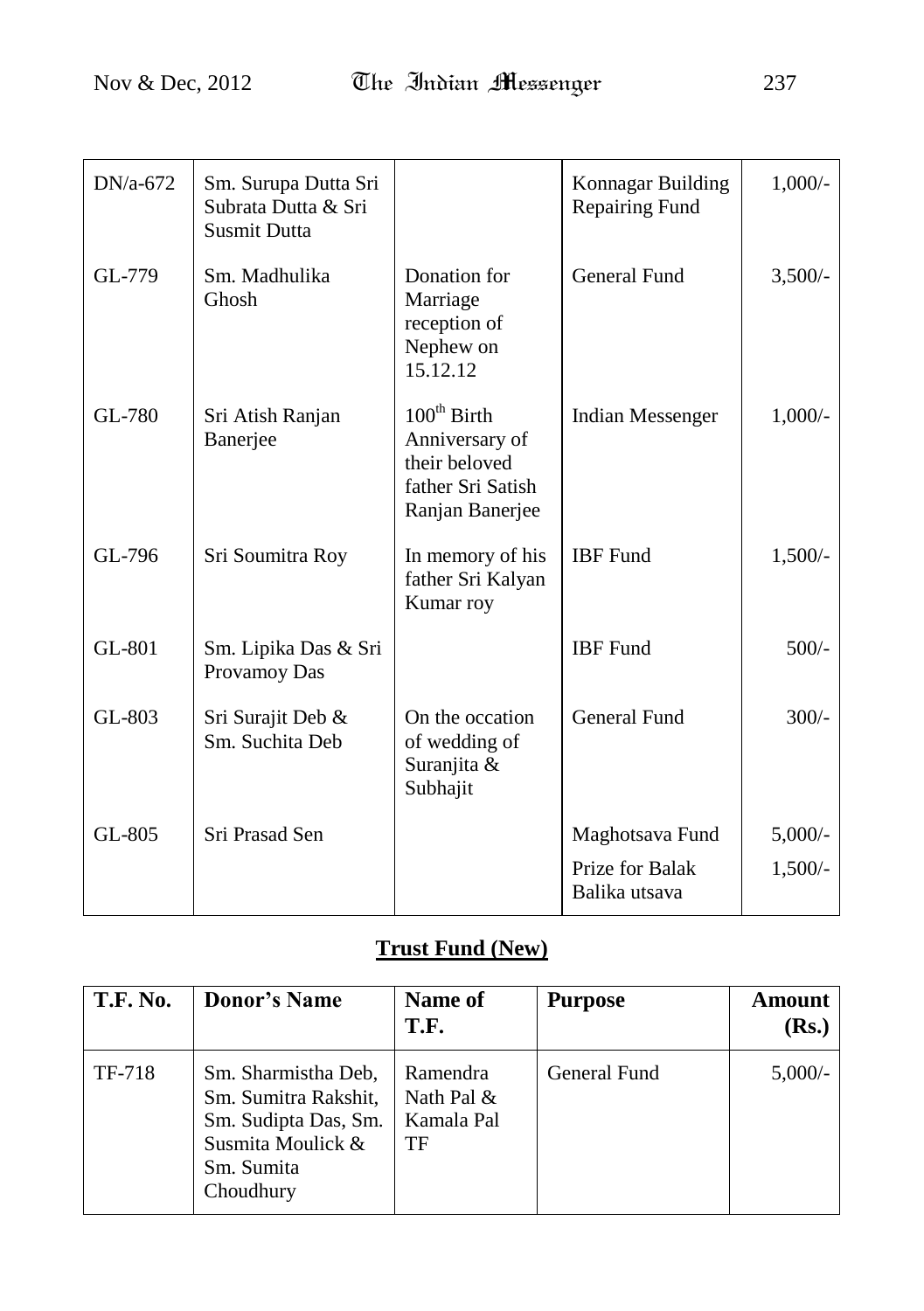| TF-719 | Sm Supriya Das             | Supriya Das<br>TF                              | D.O. $a/c$                                                                              | $500/-$                                |
|--------|----------------------------|------------------------------------------------|-----------------------------------------------------------------------------------------|----------------------------------------|
| TF-723 | Sri Bidyut Kana<br>Guha    | Nirod Kumar<br>Das $\&$<br>Prativa Das<br>T.F. | <b>Building Repair</b><br>Fund<br>Mahila Bhavan<br>Fund<br>Sadhan Ashram<br>Repair Fund | $20,000/-$<br>$10,000/-$<br>$10,000/-$ |
| TF-725 | Sri Mohan Chandra<br>Dhara |                                                |                                                                                         | $3,000/-$                              |

# **Trust Fund (Addition)**

| <b>T.F. No.</b> | <b>Donor's Name</b>                  | Name of<br>T.F.                                     | <b>Purpose</b>    | Amount<br>(Rs.) |
|-----------------|--------------------------------------|-----------------------------------------------------|-------------------|-----------------|
| TF-716          | Sm. Indrani Haldar                   | Snigdha<br>Kumar Guha<br>& Aruna Guha<br>TF         | Balya Bhavan Fund | $5,000/-$       |
| TF-717          | Dr. Anumita De                       | Ayan De TF                                          | Balya Bhavan Fund | $2,000/-$       |
| TF-720          | Sm. Chitra Roy                       | Rabindra<br>Mohan $&$<br>Subodh Bala<br>Biswas T.F. | Balya Bhavan Fund | $2,000/-$       |
| TF-721          | Sm. Debjani Roy                      | <b>Sunirmal Das</b><br>TF                           | I.B.F. fund       | $1,000/-$       |
| TF-722          | Sm. Samita Das &<br>Sri Premomoy Das | Budhankar<br>Das TF                                 | Balak Balika Fund | $1,000/-$       |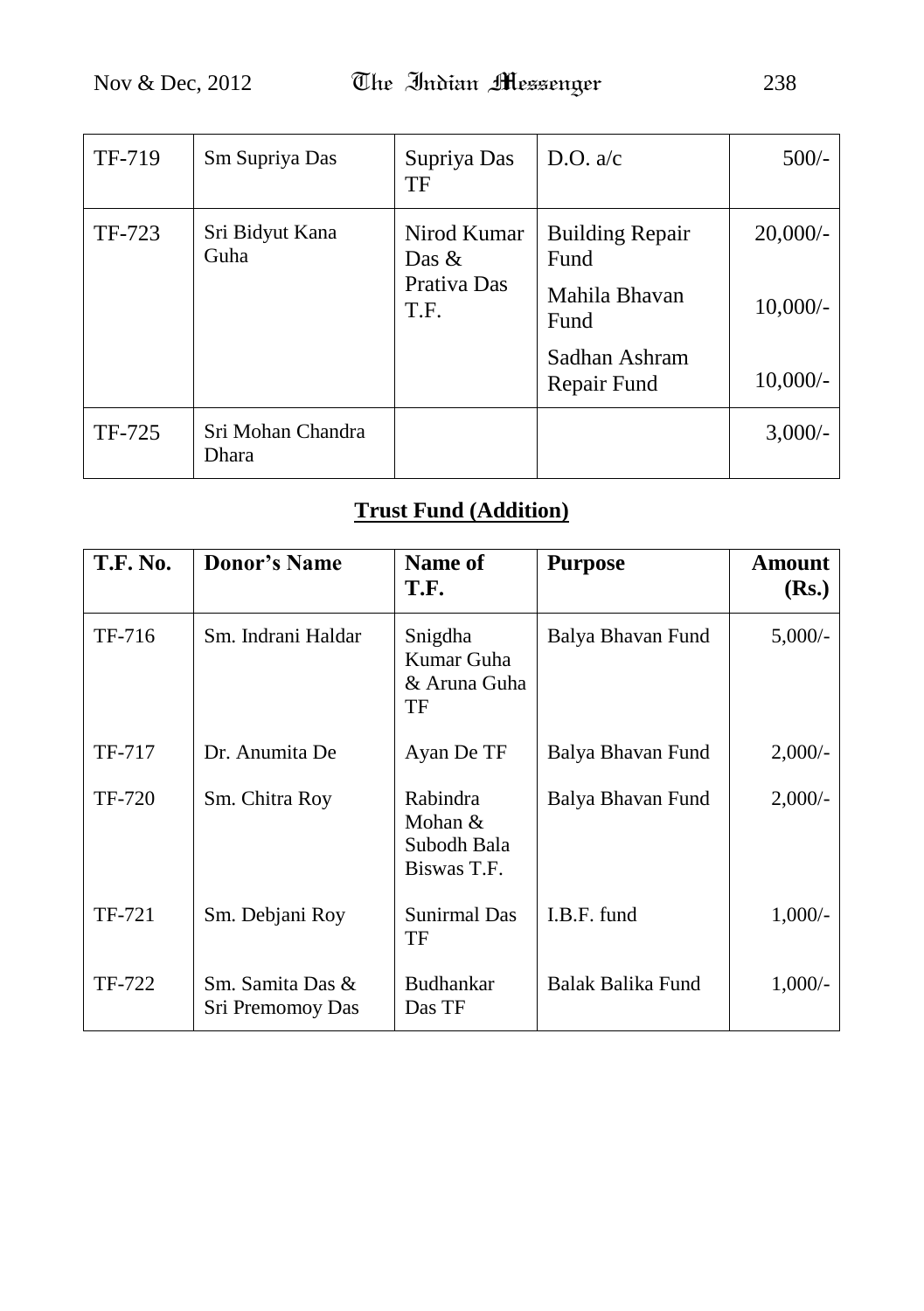#### **SUBSCRIPTION FORM**

I/We wish to subscribe "The Indian Messenger" and agree to abide by your rules and regulations.

| Type of membership : Individual () / Institutional ()                            |
|----------------------------------------------------------------------------------|
| <b>Subscription period</b> : One Year () / Two Years ()                          |
| Type of Media : Print Copy () / Digital Copy ()                                  |
|                                                                                  |
|                                                                                  |
|                                                                                  |
| State: _________________________________Country: _______________________________ |
|                                                                                  |
|                                                                                  |
|                                                                                  |
|                                                                                  |
| DD/Cheque in favor of "Sadharan Brahmo Samaj" Payable at Kolkata                 |

| Signature:          | Date∶ | Seal |
|---------------------|-------|------|
| (For Institutions): |       |      |

**-------------------------------------------------** Cut Here **-------------------------------------------------**

| <b>Membership</b> | One year (12 issues) |                     | Two years (24 issues) |                     |
|-------------------|----------------------|---------------------|-----------------------|---------------------|
|                   | <b>Print Copy</b>    | <b>Digital Copy</b> | <b>Print Copy</b>     | <b>Digital Copy</b> |
| Individual        | Rs 200/-             | Rs. 100/-           | Rs 360/-              | Rs. 180/-           |
|                   | & 10 US\$            | & 5 US\$            | & 20 US\$             | & 8 US\$            |
| Institutional     | Rs 240/-             | Rs. 100/-           | Rs 440/-              | Rs. 180/-           |
|                   | & 10 US\$            | & 5 US\$            | & 20 US\$             | & 8 US\$            |

**Kindly correspond to** The Editor, The Indian Messenger Sadharan Brahmo Samaj 211, Bidhan Sarani, Kolkata – 700006, India

> **Telephone:** (+91) (33) 22412280 **Email:** brahmosamaj.sadharan@gmail.com **Website:** www.thesadharanbrahmosamaj.org

Please Note the above Subscriptions include the postal charges. For Institutional Subscribers 2 copies will be sent to the same address. Digital copies will be sent to the registered email ID in PDF format.